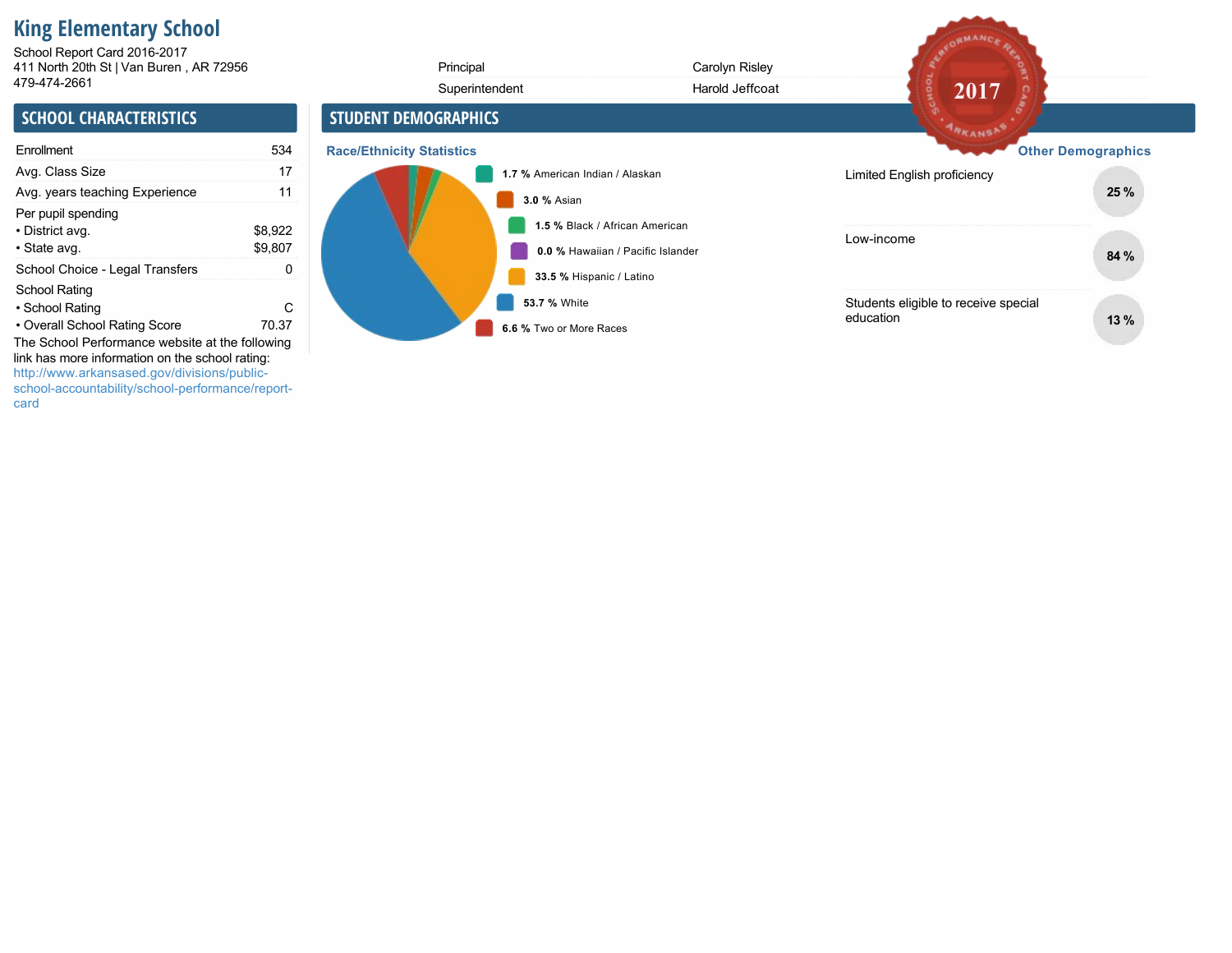|                                                             |                   |                          |                          | 2014-2015 |           |           |                                                                                                     |                          |           |           | 2015-2016 |                                                        |                                    |                          |                          |           |           | 2016-2017                  |             |                                                 |                                       |
|-------------------------------------------------------------|-------------------|--------------------------|--------------------------|-----------|-----------|-----------|-----------------------------------------------------------------------------------------------------|--------------------------|-----------|-----------|-----------|--------------------------------------------------------|------------------------------------|--------------------------|--------------------------|-----------|-----------|----------------------------|-------------|-------------------------------------------------|---------------------------------------|
|                                                             | Tested<br>2016-17 | Not Met                  | Partially Met Approached |           | Met       | Exceeded  | Met or<br>Exceeded<br>Expectations Expectations Expectations Expectations Expectations Expectations | In Need<br>of<br>Support | Close     | Ready     |           | Ready<br>or<br>Exceeding Exceeding Exceeding Exceeding | <b>District</b><br>Avg<br>Ready or | State<br>Avg<br>Ready or | In Need<br>of<br>Support | Close     | Ready     | <b>Exceeding Exceeding</b> | Ready<br>or | <b>District</b><br>Avg<br>Ready or<br>Exceeding | State<br>Avg<br>Ready or<br>Exceeding |
| <b>3rd Grade Literacy</b>                                   |                   |                          |                          |           |           |           |                                                                                                     |                          |           |           |           |                                                        |                                    |                          |                          |           |           |                            |             |                                                 |                                       |
| All Students Percentage of<br>Students                      | 100.00            | 33.33                    | 18.39                    | 16.09     | 24.14     | 8.05      | 32.18                                                                                               | 48.24                    | 17.65     | 17.65     | 16.47     | 34.12                                                  | 34.06                              | 38.82                    | 45.98                    | 17.24     | 18.39     | 18.39                      | 36.78       | 34.94                                           | 42.22                                 |
| All Students Number of Students                             |                   |                          |                          |           |           |           |                                                                                                     |                          |           |           |           |                                                        |                                    |                          | 40                       | 15        | 16        | 16                         | 32          |                                                 |                                       |
| <b>TAGG</b>                                                 | 100.00            | 37.88                    | 21.21                    | 15.15     | 19.70     | 6.06      | 25.76                                                                                               | 49.35                    | 18.18     | 15.58     | 16.88     | 32.47                                                  | 30.03                              | 30.00                    | 50.65                    | 18.18     | 18.18     | 12.99                      | 31.17       | 28.57                                           | 32.65                                 |
| African American                                            | <b>RV</b>         | $\overline{\phantom{a}}$ | ---                      | ---       | $---$     | $---$     | ---                                                                                                 | RV                       | <b>RV</b> | <b>RV</b> | <b>RV</b> | <b>RV</b>                                              | 12.50                              | 22.03                    | <b>RV</b>                | <b>RV</b> | <b>RV</b> | <b>RV</b>                  | <b>RV</b>   | 33.33                                           | 23.52                                 |
| Hispanic                                                    | 100.00            | 30.43                    | 21.74                    | 26.09     | 21.74     | 0.00      | 21.74                                                                                               | 56.00                    | 16.00     | 12.00     | 16.00     | 28.00                                                  | 32.10                              | 32.15                    | 55.56                    | 13.89     | 16.67     | 13.89                      | 30.56       | 30.14                                           | 36.00                                 |
| Caucasian                                                   | 100.00            | 39.62                    | 16.98                    | 11.32     | 20.75     | 11.32     | 32.08                                                                                               | 42.86                    | 16.33     | 24.49     | 16.33     | 40.82                                                  | 35.71                              | 45.60                    | 38.89                    | 22.22     | 19.44     | 19.44                      | 38.89       | 35.44                                           | 49.47                                 |
| <b>Economically Disadvantaged</b>                           | 100.00            | 40.32                    | 20.97                    | 12.90     | 20.97     | 4.84      | 25.81                                                                                               | 47.30                    | 18.92     | 16.22     | 17.57     | 33.78                                                  | 29.87                              | 30.24                    | 52.00                    | 18.67     | 17.33     | 12.00                      | 29.33       | 28.32                                           | 32.99                                 |
| <b>Students with Disabilities</b>                           | 100.00            | 64.29                    | 0.00                     | 0.00      | 14.29     | 21.43     | 35.71                                                                                               | 58.33                    | 8.33      | 16.67     | 16.67     | 33.33                                                  | 25.00                              | 15.67                    | 50.00                    | 0.00      | 33.33     | 16.67                      | 50.00       | 28.30                                           | 14.83                                 |
| <b>Limited English Proficient</b>                           | 100.00            | 50.00                    | 18.75                    | 25.00     | 6.25      | 0.00      | 6.25                                                                                                | 61.11                    | 16.67     | 11.11     | 11.11     | 22.22                                                  | 24.07                              | 25.75                    | 53.57                    | 14.29     | 14.29     | 17.86                      | 32.14       | 28.07                                           | 23.93                                 |
| Number of recently arrived LEP students not assessed in 3rd |                   |                          | Grade Literacy           |           |           |           | $---$                                                                                               |                          |           |           |           |                                                        |                                    | ---                      |                          |           |           |                            |             |                                                 | <b>RV</b>                             |
| Female                                                      | 100.00            | 24.53                    | 20.75                    | 16.98     | 30.19     | 7.55      | 37.74                                                                                               | 43.24                    | 32.43     | 10.81     | 13.51     | 24.32                                                  | 31.98                              | 42.99                    | 43.90                    | 19.51     | 24.39     | 12.20                      | 36.59       | 41.55                                           | 47.71                                 |
| Male                                                        | 100.00            | 47.06                    | 14.71                    | 14.71     | 14.71     | 8.82      | 23.53                                                                                               | 52.08                    | 6.25      | 22.92     | 18.75     | 41.67                                                  | 35.98                              | 34.80                    | 47.83                    | 15.22     | 13.04     | 23.91                      | 36.96       | 28.37                                           | 36.95                                 |
| Migrant                                                     | <b>RV</b>         | <b>RV</b>                | <b>RV</b>                | <b>RV</b> | <b>RV</b> | RV        | <b>RV</b>                                                                                           | RV                       | <b>RV</b> | <b>RV</b> | <b>RV</b> | <b>RV</b>                                              | 15.38                              | 18.15                    | RV                       | <b>RV</b> | <b>RV</b> | <b>RV</b>                  | <b>RV</b>   | 28.57                                           | 26.43                                 |
| 3rd Grade Math                                              |                   |                          |                          |           |           |           |                                                                                                     |                          |           |           |           |                                                        |                                    |                          |                          |           |           |                            |             |                                                 |                                       |
| All Students Percentage of<br>Students                      | 100.00            | 19.54                    | 26.44                    | 26.44     | 22.99     | 4.60      | 27.59                                                                                               | 29.41                    | 32.94     | 21.18     | 16.47     | 37.65                                                  | 45.26                              | 56.17                    | 24.14                    | 32.18     | 29.89     | 13.79                      | 43.68       | 54.46                                           | 59.53                                 |
| All Students Number of Students                             |                   |                          |                          |           |           |           |                                                                                                     |                          |           |           |           |                                                        |                                    |                          | 21                       | 28        | 26        | 12                         | 38          |                                                 |                                       |
| TAGG                                                        | 100.00            | 22.73                    | 28.79                    | 25.76     | 18.18     | 4.55      | 22.73                                                                                               | 31.17                    | 31.17     | 22.08     | 15.58     | 37.66                                                  | 43.65                              | 47.65                    | 24.68                    | 35.06     | 31.17     | 9.09                       | 40.26       | 45.85                                           | 50.43                                 |
| African American                                            | <b>RV</b>         | ---                      | ---                      | ---       | ---       | ---       | ---                                                                                                 | <b>RV</b>                | <b>RV</b> | <b>RV</b> | <b>RV</b> | <b>RV</b>                                              | 25.00                              | 36.70                    | RV                       | <b>RV</b> | <b>RV</b> | <b>RV</b>                  | <b>RV</b>   | 22.22                                           | 39.73                                 |
| Hispanic                                                    | 100.00            | 21.74                    | 26.09                    | 21.74     | 26.09     | 4.35      | 30.43                                                                                               | 40.00                    | 20.00     | 20.00     | 20.00     | 40.00                                                  | 46.91                              | 52.30                    | 30.56                    | 33.33     | 27.78     | 8.33                       | 36.11       | 53.42                                           | 55.00                                 |
| Caucasian                                                   | 100.00            | 22.64                    | 30.19                    | 24.53     | 18.87     | 3.77      | 22.64                                                                                               | 24.49                    | 38.78     | 24.49     | 12.24     | 36.73                                                  | 45.92                              | 63.45                    | 19.44                    | 36.11     | 27.78     | 16.67                      | 44.44       | 55.44                                           | 67.01                                 |
| <b>Economically Disadvantaged</b>                           | 100.00            | 24.19                    | 27.42                    | 27.42     | 16.13     | 4.84      | 20.97                                                                                               | 29.73                    | 31.08     | 22.97     | 16.22     | 39.19                                                  | 43.83                              | 48.11                    | 25.33                    | 36.00     | 30.67     | 8.00                       | 38.67       | 45.45                                           | 50.86                                 |
| <b>Students with Disabilities</b>                           | 100.00            | 42.86                    | 21.43                    | 0.00      | 14.29     | 21.43     | 35.71                                                                                               | 33.33                    | 25.00     | 16.67     | 25.00     | 41.67                                                  | 30.88                              | 25.52                    | 41.67                    | 16.67     | 33.33     | 8.33                       | 41.67       | 30.19                                           | 25.84                                 |
| <b>Limited English Proficient</b>                           | 100.00            | 31.25                    | 43.75                    | 6.25      | 18.75     | 0.00      | 18.75                                                                                               | 33.33                    | 27.78     | 16.67     | 22.22     | 38.89                                                  | 42.59                              | 46.07                    | 28.57                    | 28.57     | 35.71     | 7.14                       | 42.86       | 57.89                                           | 43.24                                 |
| Female                                                      | 100.00            | 11.32                    | 26.42                    | 35.85     | 22.64     | 3.77      | 26.42                                                                                               | 29.73                    | 37.84     | 21.62     | 10.81     | 32.43                                                  | 41.12                              | 57.33                    | 26.83                    | 36.59     | 29.27     | 7.32                       | 36.59       | 53.62                                           | 60.96                                 |
| Male                                                        | 100.00            | 32.35                    | 26.47                    | 11.76     | 23.53     | 5.88      | 29.41                                                                                               | 29.17                    | 29.17     | 20.83     | 20.83     | 41.67                                                  | 49.07                              | 55.05                    | 21.74                    | 28.26     | 30.43     | 19.57                      | 50.00       | 55.29                                           | 58.16                                 |
| Migrant                                                     | <b>RV</b>         | RV                       | <b>RV</b>                | RV        | <b>RV</b> | <b>RV</b> | <b>RV</b>                                                                                           | RV                       | <b>RV</b> | RV        | <b>RV</b> | <b>RV</b>                                              | 38.46                              | 40.14                    | RV                       | <b>RV</b> | R٧        | <b>RV</b>                  | <b>RV</b>   | 57.14                                           | 45.41                                 |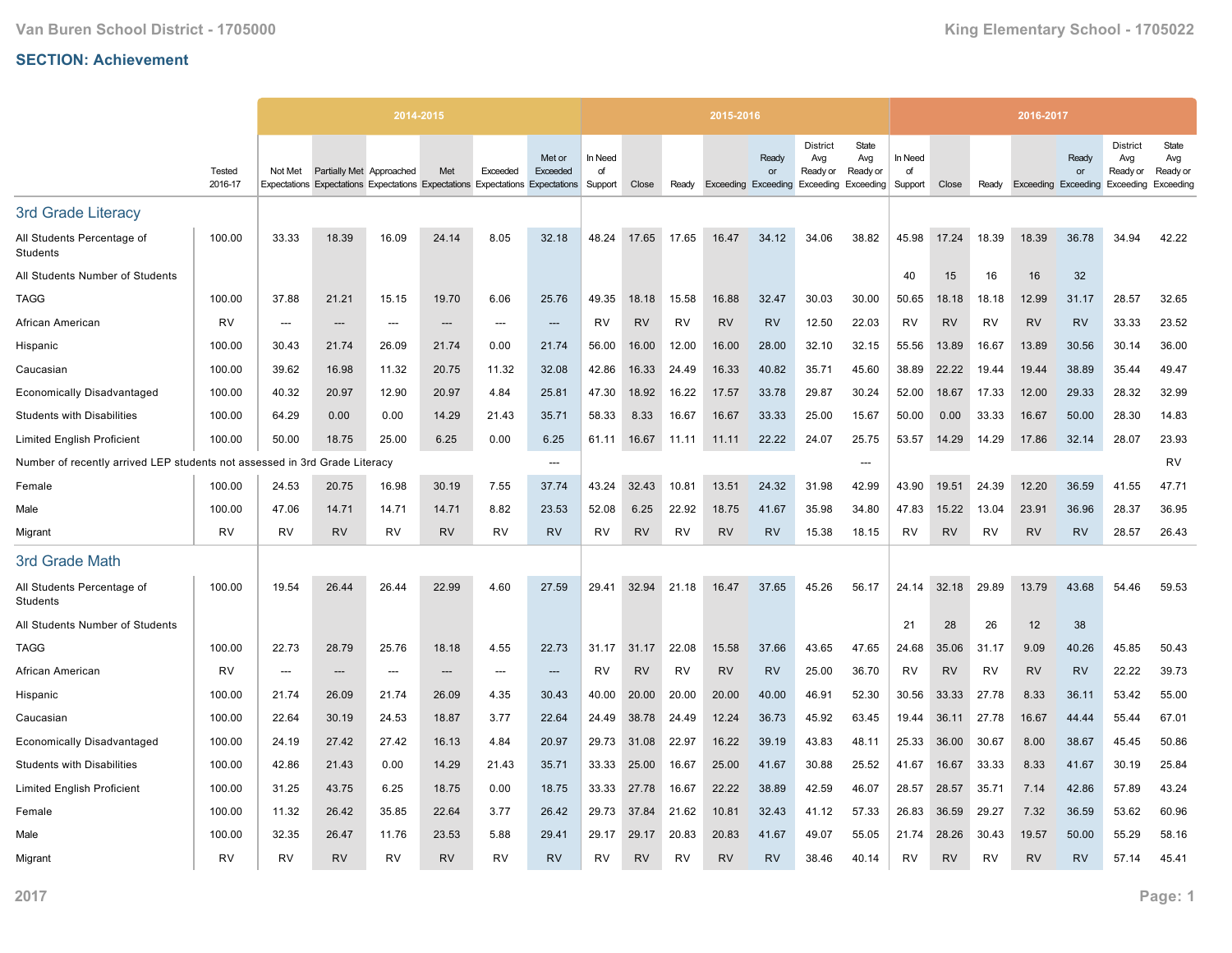|                                                             |                   |           |                          | 2014-2015 |           |           |                                                                                                     |                          |                          |                          | 2015-2016 |                                                        |                                    |                          |                          |           |           | 2016-2017                  |             |                                                 |                                       |
|-------------------------------------------------------------|-------------------|-----------|--------------------------|-----------|-----------|-----------|-----------------------------------------------------------------------------------------------------|--------------------------|--------------------------|--------------------------|-----------|--------------------------------------------------------|------------------------------------|--------------------------|--------------------------|-----------|-----------|----------------------------|-------------|-------------------------------------------------|---------------------------------------|
|                                                             | Tested<br>2016-17 | Not Met   | Partially Met Approached |           | Met       | Exceeded  | Met or<br>Exceeded<br>Expectations Expectations Expectations Expectations Expectations Expectations | In Need<br>of<br>Support | Close                    | Ready                    |           | Ready<br>or<br>Exceeding Exceeding Exceeding Exceeding | <b>District</b><br>Avg<br>Ready or | State<br>Avg<br>Ready or | In Need<br>of<br>Support | Close     | Ready     | <b>Exceeding Exceeding</b> | Ready<br>or | <b>District</b><br>Avg<br>Ready or<br>Exceeding | State<br>Avg<br>Ready or<br>Exceeding |
| <b>4th Grade Literacy</b>                                   |                   |           |                          |           |           |           |                                                                                                     |                          |                          |                          |           |                                                        |                                    |                          |                          |           |           |                            |             |                                                 |                                       |
| All Students Percentage of<br>Students                      | 100.00            | 20.00     | 18.46                    | 30.77     | 27.69     | 3.08      | 30.77                                                                                               | 36.25                    | 18.75                    | 20.00                    | 25.00     | 45.00                                                  | 41.87                              | 40.50                    | 38.10                    | 19.05     | 25.00     | 17.86                      | 42.86       | 43.46                                           | 49.37                                 |
| All Students Number of Students                             |                   |           |                          |           |           |           |                                                                                                     |                          |                          |                          |           |                                                        |                                    |                          | 32                       | 16        | 21        | 15                         | 36          |                                                 |                                       |
| <b>TAGG</b>                                                 | 100.00            | 21.43     | 21.43                    | 32.14     | 21.43     | 3.57      | 25.00                                                                                               | 43.55                    | 20.97                    | 22.58                    | 12.90     | 35.48                                                  | 33.79                              | 30.82                    | 39.19                    | 20.27     | 25.68     | 14.86                      | 40.54       | 38.44                                           | 39.14                                 |
| African American                                            | RV                | RV        | <b>RV</b>                | RV        | <b>RV</b> | RV        | <b>RV</b>                                                                                           | ---                      | $---$                    | $---$                    | ---       | $\overline{\phantom{a}}$                               | 40.00                              | $\overline{\phantom{a}}$ | RV                       | <b>RV</b> | RV        | <b>RV</b>                  | <b>RV</b>   | 40.00                                           | 29.13                                 |
| Hispanic                                                    | 100.00            | 22.22     | 38.89                    | 22.22     | 11.11     | 5.56      | 16.67                                                                                               | 30.00                    | 25.00                    | 25.00                    | 20.00     | 45.00                                                  | 34.72                              | 35.03                    | 36.00                    | 36.00     | 16.00     | 12.00                      | 28.00       | 40.45                                           | 42.38                                 |
| Caucasian                                                   | 100.00            | 19.51     | 7.32                     | 36.59     | 34.15     | 2.44      | 36.59                                                                                               | 40.82                    | 16.33                    | 16.33                    | 26.53     | 42.86                                                  | 44.76                              | 47.25                    | 34.69                    | 12.24     | 30.61     | 22.45                      | 53.06       | 44.97                                           | 57.14                                 |
| <b>Economically Disadvantaged</b>                           | 100.00            | 21.57     | 19.61                    | 33.33     | 21.57     | 3.92      | 25.49                                                                                               | 44.26                    | 19.67                    | 22.95                    | 13.11     | 36.07                                                  | 35.02                              | 31.22                    | 38.57                    | 21.43     | 24.29     | 15.71                      | 40.00       | 39.00                                           | 39.73                                 |
| <b>Students with Disabilities</b>                           | 100.00            | 55.56     | 16.67                    | 11.11     | 16.67     | 0.00      | 16.67                                                                                               | 58.33                    | 0.00                     | 33.33                    | 8.33      | 41.67                                                  | 20.25                              | 14.44                    | 41.18                    | 11.76     | 35.29     | 11.76                      | 47.06       | 31.65                                           | 15.77                                 |
| <b>Limited English Proficient</b>                           | 100.00            | RV        | <b>RV</b>                | RV        | <b>RV</b> | RV        | <b>RV</b>                                                                                           | 46.67                    | 33.33                    | 20.00                    | 0.00      | 20.00                                                  | 18.60                              | 29.60                    | 47.37                    | 36.84     | 5.26      | 10.53                      | 15.79       | 35.00                                           | 29.23                                 |
| Number of recently arrived LEP students not assessed in 4th |                   |           | Grade Literacy           |           |           |           | $\overline{\phantom{a}}$                                                                            |                          |                          |                          |           |                                                        |                                    | ---                      |                          |           |           |                            |             |                                                 | RV                                    |
| Female                                                      | 100.00            | 10.34     | 24.14                    | 37.93     | 20.69     | 6.90      | 27.59                                                                                               | 32.00                    | 22.00                    | 14.00                    | 32.00     | 46.00                                                  | 48.04                              | 45.71                    | 36.11                    | 30.56     | 16.67     | 16.67                      | 33.33       | 42.35                                           | 54.73                                 |
| Male                                                        | 100.00            | 27.78     | 13.89                    | 25.00     | 33.33     | 0.00      | 33.33                                                                                               | 43.33                    | 13.33                    | 30.00                    | 13.33     | 43.33                                                  | 35.64                              | 35.54                    | 39.58                    | 10.42     | 31.25     | 18.75                      | 50.00       | 44.40                                           | 44.21                                 |
| Migrant                                                     | <b>RV</b>         | <b>RV</b> | <b>RV</b>                | <b>RV</b> | <b>RV</b> | <b>RV</b> | <b>RV</b>                                                                                           | RV                       | <b>RV</b>                | <b>RV</b>                | <b>RV</b> | <b>RV</b>                                              | 28.57                              | 21.13                    | RV                       | <b>RV</b> | <b>RV</b> | <b>RV</b>                  | <b>RV</b>   | 7.69                                            | 28.29                                 |
| 4th Grade Math                                              |                   |           |                          |           |           |           |                                                                                                     |                          |                          |                          |           |                                                        |                                    |                          |                          |           |           |                            |             |                                                 |                                       |
| All Students Percentage of<br>Students                      | 100.00            | 27.69     | 35.38                    | 26.15     | 9.23      | 1.54      | 10.77                                                                                               | 11.25                    | 35.00                    | 43.75                    | 10.00     | 53.75                                                  | 51.23                              | 53.97                    | 15.29                    | 50.59     | 25.88     | 8.24                       | 34.12       | 51.05                                           | 56.27                                 |
| All Students Number of Students                             |                   |           |                          |           |           |           |                                                                                                     |                          |                          |                          |           |                                                        |                                    |                          | 13                       | 43        | 22        | $\overline{7}$             | 29          |                                                 |                                       |
| <b>TAGG</b>                                                 | 100.00            | 30.36     | 35.71                    | 25.00     | 7.14      | 1.79      | 8.93                                                                                                | 14.52                    | 38.71                    | 37.10                    | 9.68      | 46.77                                                  | 43.45                              | 44.95                    | 14.67                    | 54.67     | 24.00     | 6.67                       | 30.67       | 47.98                                           | 46.85                                 |
| African American                                            | <b>RV</b>         | RV        | <b>RV</b>                | <b>RV</b> | <b>RV</b> | <b>RV</b> | <b>RV</b>                                                                                           | $\overline{\phantom{a}}$ | $\overline{\phantom{a}}$ | $\overline{\phantom{a}}$ | $---$     | $\overline{\phantom{a}}$                               | 30.00                              | $\overline{\phantom{a}}$ | RV                       | <b>RV</b> | <b>RV</b> | <b>RV</b>                  | <b>RV</b>   | 50.00                                           | 34.55                                 |
| Hispanic                                                    | 100.00            | 38.89     | 44.44                    | 11.11     | 5.56      | 0.00      | 5.56                                                                                                | 5.00                     | 45.00                    | 50.00                    | 0.00      | 50.00                                                  | 43.06                              | 46.72                    | 7.69                     | 73.08     | 11.54     | 7.69                       | 19.23       | 42.22                                           | 50.41                                 |
| Caucasian                                                   | 100.00            | 19.51     | 36.59                    | 31.71     | 9.76      | 2.44      | 12.20                                                                                               | 14.29                    | 34.69                    | 36.73                    | 14.29     | 51.02                                                  | 53.50                              | 61.90                    | 16.33                    | 40.82     | 34.69     | 8.16                       | 42.86       | 54.03                                           | 64.37                                 |
| <b>Economically Disadvantaged</b>                           | 100.00            | 29.41     | 37.25                    | 25.49     | 7.84      | 0.00      | 7.84                                                                                                | 14.75                    | 39.34                    | 36.07                    | 9.84      | 45.90                                                  | 44.04                              | 45.52                    | 15.49                    | 52.11     | 25.35     | 7.04                       | 32.39       | 48.50                                           | 47.44                                 |
| <b>Students with Disabilities</b>                           | 100.00            | 55.56     | 22.22                    | 5.56      | 11.11     | 5.56      | 16.67                                                                                               | 25.00                    | 33.33                    | 16.67                    | 25.00     | 41.67                                                  | 27.85                              | 22.57                    | 35.29                    | 41.18     | 17.65     | 5.88                       | 23.53       | 31.65                                           | 22.10                                 |
| <b>Limited English Proficient</b>                           | 100.00            | <b>RV</b> | <b>RV</b>                | <b>RV</b> | <b>RV</b> | <b>RV</b> | <b>RV</b>                                                                                           | 6.67                     | 53.33                    | 40.00                    | 0.00      | 40.00                                                  | 32.56                              | 41.51                    | 10.00                    | 75.00     | 10.00     | 5.00                       | 15.00       | 36.07                                           | 38.78                                 |
| Female                                                      | 100.00            | 17.24     | 44.83                    | 37.93     | 0.00      | 0.00      | 0.00                                                                                                | 12.00                    | 36.00                    | 44.00                    | 8.00      | 52.00                                                  | 50.49                              | 55.27                    | 16.22                    | 59.46     | 16.22     | 8.11                       | 24.32       | 47.72                                           | 57.01                                 |
| Male                                                        | 100.00            | 36.11     | 27.78                    | 16.67     | 16.67     | 2.78      | 19.44                                                                                               | 10.00                    | 33.33                    | 43.33                    | 13.33     | 56.67                                                  | 51.98                              | 52.72                    | 14.58                    | 43.75     | 33.33     | 8.33                       | 41.67       | 53.88                                           | 55.56                                 |
| Migrant                                                     | <b>RV</b>         | RV        | <b>RV</b>                | <b>RV</b> | <b>RV</b> | <b>RV</b> | <b>RV</b>                                                                                           | RV                       | <b>RV</b>                | <b>RV</b>                | <b>RV</b> | <b>RV</b>                                              | 42.86                              | 34.03                    | <b>RV</b>                | <b>RV</b> | <b>RV</b> | <b>RV</b>                  | <b>RV</b>   | 23.08                                           | 40.32                                 |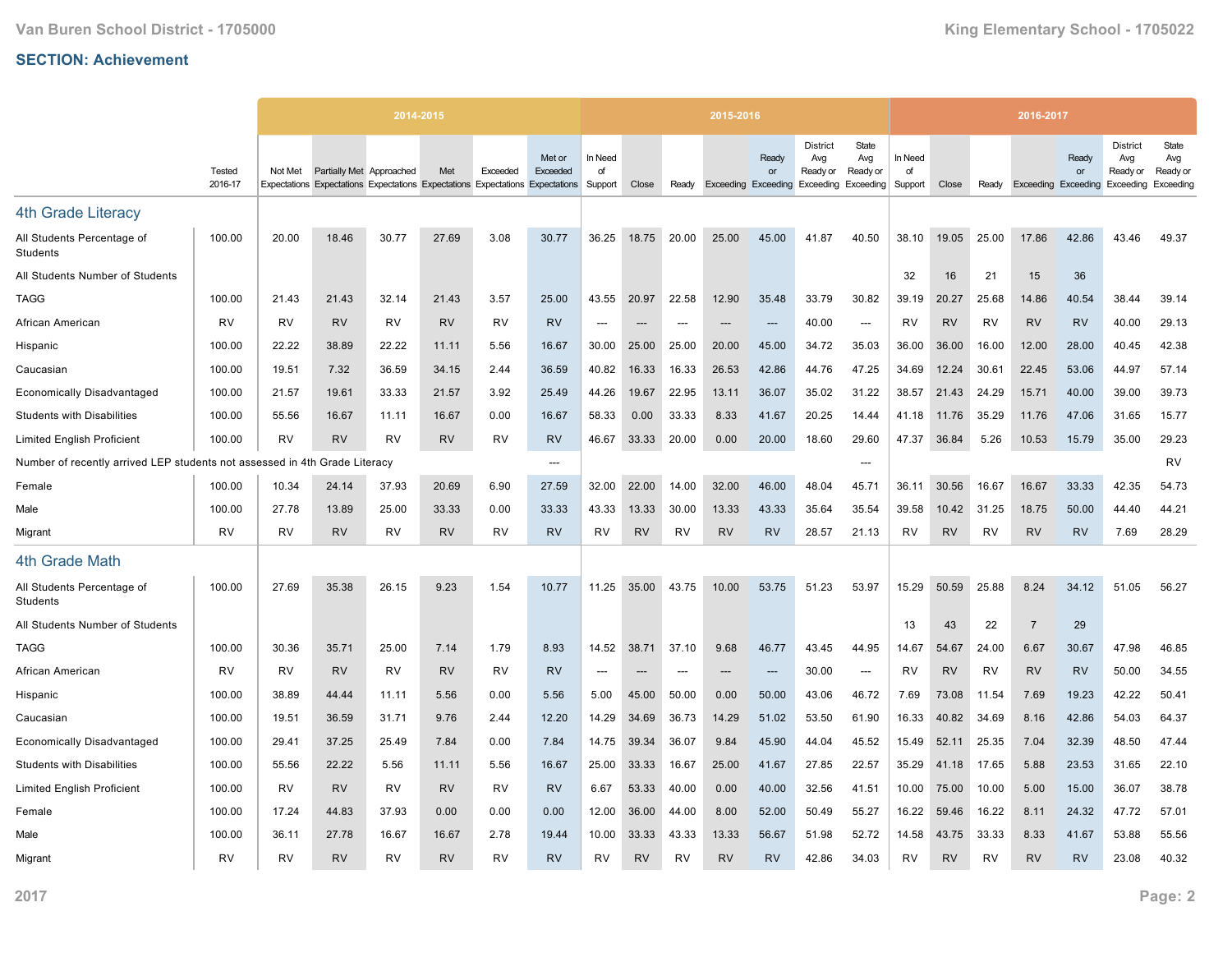|                                                             |                          |           |                          | 2014-2015 |           |           |                                                                                                     |                          |           |           | 2015-2016 |                                                        |                                    |                          |                          |           |       | 2016-2017                  |             |                                                 |                                       |
|-------------------------------------------------------------|--------------------------|-----------|--------------------------|-----------|-----------|-----------|-----------------------------------------------------------------------------------------------------|--------------------------|-----------|-----------|-----------|--------------------------------------------------------|------------------------------------|--------------------------|--------------------------|-----------|-------|----------------------------|-------------|-------------------------------------------------|---------------------------------------|
|                                                             | Tested<br>2016-17        | Not Met   | Partially Met Approached |           | Met       | Exceeded  | Met or<br>Exceeded<br>Expectations Expectations Expectations Expectations Expectations Expectations | In Need<br>of<br>Support | Close     | Ready     |           | Ready<br>or<br>Exceeding Exceeding Exceeding Exceeding | <b>District</b><br>Avg<br>Ready or | State<br>Avg<br>Ready or | In Need<br>of<br>Support | Close     | Ready | <b>Exceeding Exceeding</b> | Ready<br>or | <b>District</b><br>Avg<br>Ready or<br>Exceeding | State<br>Avg<br>Ready or<br>Exceeding |
| 5th Grade Literacy                                          |                          |           |                          |           |           |           |                                                                                                     |                          |           |           |           |                                                        |                                    |                          |                          |           |       |                            |             |                                                 |                                       |
| All Students Percentage of<br>Students                      | 100.00                   | 16.48     | 30.77                    | 25.27     | 26.37     | 1.10      | 27.47                                                                                               | 17.54                    | 36.84     | 31.58     | 14.04     | 45.61                                                  | 48.39                              | 50.47                    | 16.46                    | 16.46     | 26.58 | 40.51                      | 67.09       | 58.67                                           | 55.45                                 |
| All Students Number of Students                             |                          |           |                          |           |           |           |                                                                                                     |                          |           |           |           |                                                        |                                    |                          | 13                       | 13        | 21    | 32                         | 53          |                                                 |                                       |
| <b>TAGG</b>                                                 | 100.00                   | 18.29     | 31.71                    | 26.83     | 21.95     | 1.22      | 23.17                                                                                               | 22.22                    | 40.00     | 26.67     | 11.11     | 37.78                                                  | 40.79                              | 39.77                    | 19.05                    | 19.05     | 28.57 | 33.33                      | 61.90       | 49.45                                           | 45.13                                 |
| African American                                            | $\overline{\phantom{a}}$ | RV        | <b>RV</b>                | <b>RV</b> | <b>RV</b> | <b>RV</b> | <b>RV</b>                                                                                           | <b>RV</b>                | <b>RV</b> | <b>RV</b> | <b>RV</b> | <b>RV</b>                                              | 0.00                               | 31.03                    | ---                      | $---$     | $---$ | $---$                      | ---         | 45.45                                           | ---                                   |
| Hispanic                                                    | 100.00                   | 17.86     | 35.71                    | 21.43     | 25.00     | 0.00      | 25.00                                                                                               | 27.78                    | 44.44     | 22.22     | 5.56      | 27.78                                                  | 32.81                              | 41.83                    | 12.50                    | 20.83     | 29.17 | 37.50                      | 66.67       | 57.89                                           | 50.84                                 |
| Caucasian                                                   | 100.00                   | 16.67     | 29.63                    | 24.07     | 27.78     | 1.85      | 29.63                                                                                               | 14.29                    | 31.43     | 37.14     | 17.14     | 54.29                                                  | 51.22                              | 58.09                    | 17.39                    | 15.22     | 23.91 | 43.48                      | 67.39       | 60.23                                           | 62.71                                 |
| <b>Economically Disadvantaged</b>                           | 100.00                   | 18.18     | 33.77                    | 27.27     | 19.48     | 1.30      | 20.78                                                                                               | 23.26                    | 39.53     | 25.58     | 11.63     | 37.21                                                  | 41.51                              | 40.64                    | 18.33                    | 16.67     | 30.00 | 35.00                      | 65.00       | 52.14                                           | 46.03                                 |
| <b>Students with Disabilities</b>                           | 100.00                   | 42.11     | 31.58                    | 5.26      | 21.05     | 0.00      | 21.05                                                                                               | 50.00                    | 33.33     | 8.33      | 8.33      | 16.67                                                  | 10.14                              | 14.08                    | 46.15                    | 7.69      | 46.15 | 0.00                       | 46.15       | 27.78                                           | 16.29                                 |
| <b>Limited English Proficient</b>                           | 100.00                   | 22.22     | 33.33                    | 22.22     | 22.22     | 0.00      | 22.22                                                                                               | <b>RV</b>                | <b>RV</b> | <b>RV</b> | <b>RV</b> | <b>RV</b>                                              | 34.21                              | 31.91                    | 12.50                    | 37.50     | 31.25 | 18.75                      | 50.00       | 42.22                                           | 38.96                                 |
| Number of recently arrived LEP students not assessed in 5th |                          |           | Grade Literacy           |           |           |           | $---$                                                                                               |                          |           |           |           |                                                        |                                    | ---                      |                          |           |       |                            |             |                                                 |                                       |
| Female                                                      | 100.00                   | 8.16      | 32.65                    | 34.69     | 22.45     | 2.04      | 24.49                                                                                               | 4.76                     | 38.10     | 42.86     | 14.29     | 57.14                                                  | 50.54                              | 56.95                    | 14.00                    | 18.00     | 22.00 | 46.00                      | 68.00       | 64.68                                           | 62.73                                 |
| Male                                                        | 100.00                   | 26.19     | 28.57                    | 14.29     | 30.95     | 0.00      | 30.95                                                                                               | 25.00                    | 36.11     | 25.00     | 13.89     | 38.89                                                  | 46.58                              | 44.34                    | 20.69                    | 13.79     | 34.48 | 31.03                      | 65.52       | 52.36                                           | 48.53                                 |
| Migrant                                                     | <b>RV</b>                | <b>RV</b> | <b>RV</b>                | <b>RV</b> | <b>RV</b> | RV        | <b>RV</b>                                                                                           | RV                       | <b>RV</b> | RV        | <b>RV</b> | <b>RV</b>                                              | 33.33                              | 31.78                    | RV                       | <b>RV</b> | RV    | <b>RV</b>                  | <b>RV</b>   | 60.00                                           | 35.59                                 |
| 5th Grade Math                                              |                          |           |                          |           |           |           |                                                                                                     |                          |           |           |           |                                                        |                                    |                          |                          |           |       |                            |             |                                                 |                                       |
| All Students Percentage of<br>Students                      | 100.00                   | 19.78     | 40.66                    | 26.37     | 12.09     | 1.10      | 13.19                                                                                               | 15.79                    | 38.60     | 36.84     | 8.77      | 45.61                                                  | 44.91                              | 48.57                    | 10.13                    | 39.24     | 36.71 | 13.92                      | 50.63       | 50.38                                           | 53.28                                 |
| All Students Number of Students                             |                          |           |                          |           |           |           |                                                                                                     |                          |           |           |           |                                                        |                                    |                          | 8                        | 31        | 29    | 11                         | 40          |                                                 |                                       |
| TAGG                                                        | 100.00                   | 21.95     | 41.46                    | 25.61     | 9.76      | 1.22      | 10.98                                                                                               | 20.00                    | 42.22     | 33.33     | 4.44      | 37.78                                                  | 38.27                              | 39.02                    | 12.70                    | 41.27     | 34.92 | 11.11                      | 46.03       | 43.48                                           | 43.19                                 |
| African American                                            | ---                      | <b>RV</b> | <b>RV</b>                | <b>RV</b> | <b>RV</b> | <b>RV</b> | <b>RV</b>                                                                                           | <b>RV</b>                | <b>RV</b> | <b>RV</b> | <b>RV</b> | <b>RV</b>                                              | 0.00                               | 28.63                    | ---                      | ---       | ---   | ---                        | ---         | 36.36                                           | ---                                   |
| Hispanic                                                    | 100.00                   | 21.43     | 32.14                    | 39.29     | 3.57      | 3.57      | 7.14                                                                                                | 16.67                    | 50.00     | 22.22     | 11.11     | 33.33                                                  | 31.25                              | 43.24                    | 8.33                     | 45.83     | 29.17 | 16.67                      | 45.83       | 48.68                                           | 48.33                                 |
| Caucasian                                                   | 100.00                   | 20.37     | 42.59                    | 18.52     | 18.52     | 0.00      | 18.52                                                                                               | 17.14                    | 31.43     | 45.71     | 5.71      | 51.43                                                  | 49.48                              | 55.75                    | 10.87                    | 36.96     | 36.96 | 15.22                      | 52.17       | 51.52                                           | 61.25                                 |
| <b>Economically Disadvantaged</b>                           | 100.00                   | 22.08     | 42.86                    | 25.97     | 7.79      | 1.30      | 9.09                                                                                                | 20.93                    | 41.86     | 32.56     | 4.65      | 37.21                                                  | 38.11                              | 39.61                    | 11.67                    | 40.00     | 36.67 | 11.67                      | 48.33       | 45.91                                           | 43.92                                 |
| <b>Students with Disabilities</b>                           | 100.00                   | 31.58     | 42.11                    | 10.53     | 10.53     | 5.26      | 15.79                                                                                               | 25.00                    | 58.33     | 16.67     | 0.00      | 16.67                                                  | 15.94                              | 18.03                    | 30.77                    | 38.46     | 23.08 | 7.69                       | 30.77       | 25.00                                           | 18.41                                 |
| <b>Limited English Proficient</b>                           | 100.00                   | 25.93     | 40.74                    | 25.93     | 3.70      | 3.70      | 7.41                                                                                                | RV                       | <b>RV</b> | RV        | <b>RV</b> | <b>RV</b>                                              | 36.84                              | 37.14                    | 6.25                     | 50.00     | 37.50 | 6.25                       | 43.75       | 36.96                                           | 38.46                                 |
| Female                                                      | 100.00                   | 24.49     | 32.65                    | 30.61     | 12.24     | 0.00      | 12.24                                                                                               | 23.81                    | 33.33     | 42.86     | 0.00      | 42.86                                                  | 46.74                              | 50.23                    | 6.00                     | 44.00     | 40.00 | 10.00                      | 50.00       | 53.23                                           | 54.71                                 |
| Male                                                        | 100.00                   | 14.29     | 50.00                    | 21.43     | 11.90     | 2.38      | 14.29                                                                                               | 11.11                    | 41.67     | 33.33     | 13.89     | 47.22                                                  | 43.38                              | 47.01                    | 17.24                    | 31.03     | 31.03 | 20.69                      | 51.72       | 47.40                                           | 51.92                                 |
| Migrant                                                     | <b>RV</b>                | RV        | <b>RV</b>                | RV        | <b>RV</b> | <b>RV</b> | <b>RV</b>                                                                                           | RV                       | <b>RV</b> | RV        | <b>RV</b> | <b>RV</b>                                              | 41.67                              | 32.58                    | RV                       | <b>RV</b> | RV    | <b>RV</b>                  | <b>RV</b>   | 60.00                                           | 36.00                                 |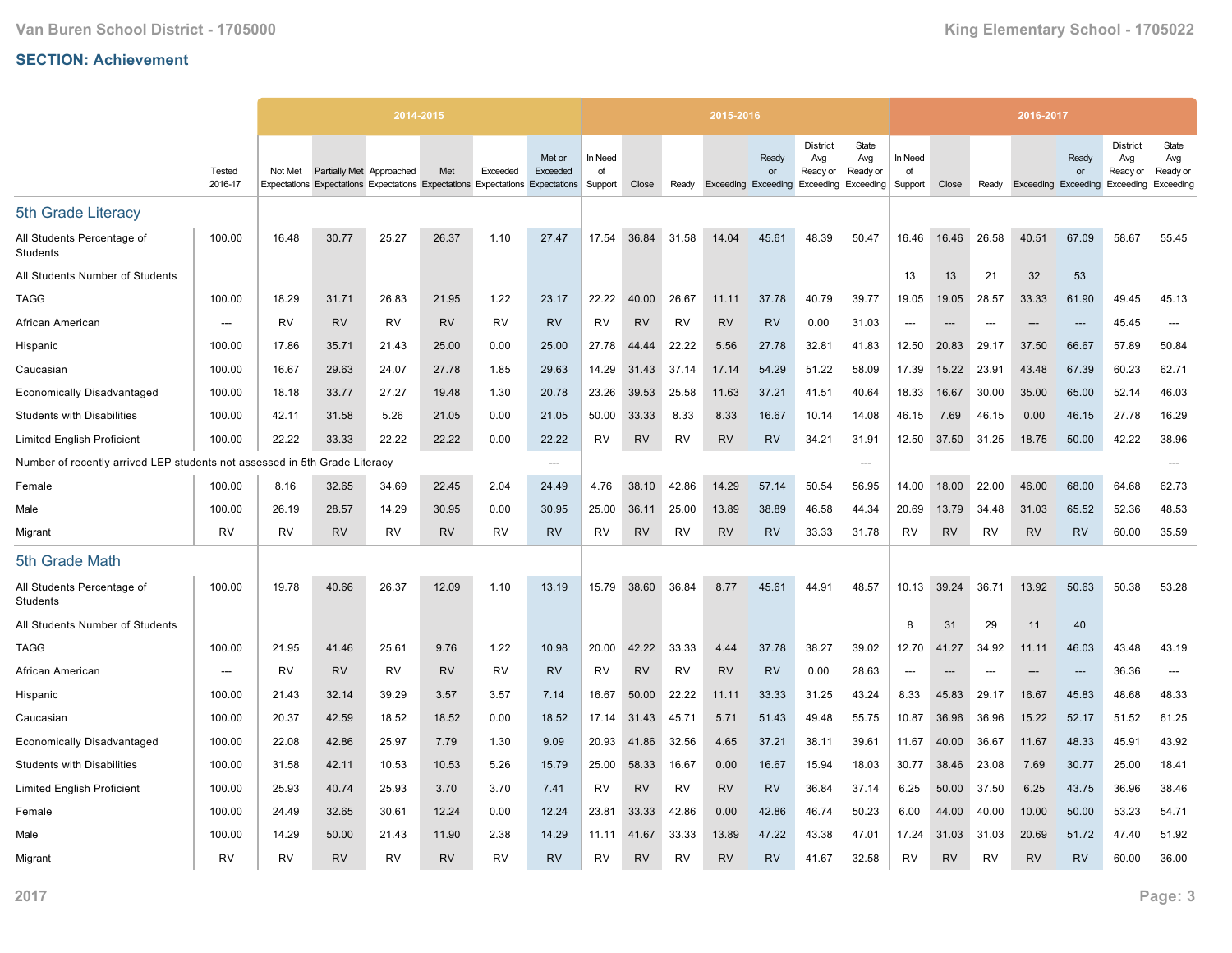|                                     |                   |                          |                          | 2014-2015                |                     |                        |                          |           |           | 2015-2016 |                                           |                                                                  |                          |                          |           |           | 2016-2017 |                          |                                                 |                                       |
|-------------------------------------|-------------------|--------------------------|--------------------------|--------------------------|---------------------|------------------------|--------------------------|-----------|-----------|-----------|-------------------------------------------|------------------------------------------------------------------|--------------------------|--------------------------|-----------|-----------|-----------|--------------------------|-------------------------------------------------|---------------------------------------|
|                                     | Tested<br>2016-17 | Below<br>Basic           | Basic                    |                          | Proficient Advanced | Prof<br>or<br>Advanced | In Need<br>of<br>Support | Close     | Ready     |           | Ready<br>or<br><b>Exceeding Exceeding</b> | <b>District</b><br>Avg<br>Ready or<br><b>Exceeding Exceeding</b> | State<br>Avg<br>Ready or | In Need<br>of<br>Support | Close     | Ready     | Exceeding | Ready<br>or<br>Exceeding | <b>District</b><br>Avg<br>Ready or<br>Exceeding | State<br>Avg<br>Ready or<br>Exceeding |
| 3rd Grade Science                   |                   |                          |                          |                          |                     |                        |                          |           |           |           |                                           |                                                                  |                          |                          |           |           |           |                          |                                                 |                                       |
| All Students Percentage of Students | 100.00            | $---$                    |                          | ---                      |                     | ---                    | 57.50                    | 11.25     | 12.50     | 18.75     | 31.25                                     | 36.09                                                            | 36.59                    | 58.33                    | 13.10     | 9.52      | 19.05     | 28.57                    | 33.50                                           | 39.20                                 |
| All Students Number of Students     |                   |                          |                          |                          |                     |                        |                          |           |           |           |                                           |                                                                  |                          | 49                       | 11        | 8         | 16        | 24                       |                                                 |                                       |
| <b>TAGG</b>                         | 100.00            | $---$                    | $---$                    | $---$                    | $-$                 | $\qquad \qquad \cdots$ | 59.72                    | 12.50     | 11.11     | 16.67     | 27.78                                     | 32.48                                                            | 27.50                    | 63.51                    | 12.16     | 9.46      | 14.86     | 24.32                    | 26.37                                           | 29.35                                 |
| African American                    | <b>RV</b>         | $---$                    | $\hspace{0.05cm} \ldots$ | ---                      | ---                 | ---                    | <b>RV</b>                | <b>RV</b> | RV        | <b>RV</b> | <b>RV</b>                                 | 12.50                                                            | 15.81                    | <b>RV</b>                | <b>RV</b> | <b>RV</b> | <b>RV</b> | <b>RV</b>                | 12.50                                           | 18.74                                 |
| Hispanic                            | 100.00            |                          | ---                      | ---                      | ---                 | ---                    | 65.22                    | 17.39     | 4.35      | 13.04     | 17.39                                     | 30.38                                                            | 27.21                    | 63.89                    | 13.89     | 8.33      | 13.89     | 22.22                    | 27.78                                           | 30.53                                 |
| Caucasian                           | 100.00            | $---$                    | $\hspace{0.05cm} \ldots$ | $---$                    | ---                 | $---$                  | 50.00                    | 8.70      | 19.57     | 21.74     | 41.30                                     | 39.44                                                            | 45.29                    | 52.94                    | 14.71     | 8.82      | 23.53     | 32.35                    | 34.41                                           | 47.82                                 |
| <b>Economically Disadvantaged</b>   | 100.00            | $---$                    | $\hspace{0.05cm} \cdots$ | $---$                    | ---                 | $\qquad \qquad \cdots$ | 59.42                    | 13.04     | 10.14     | 17.39     | 27.54                                     | 32.32                                                            | 27.66                    | 63.51                    | 12.16     | 9.46      | 14.86     | 24.32                    | 26.33                                           | 29.48                                 |
| <b>Students with Disabilities</b>   | <b>RV</b>         | $---$                    | ---                      | ---                      | ---                 | ---                    | <b>RV</b>                | <b>RV</b> | <b>RV</b> | <b>RV</b> | <b>RV</b>                                 | 14.29                                                            | 11.58                    | RV                       | <b>RV</b> | <b>RV</b> | <b>RV</b> | <b>RV</b>                | 9.09                                            | 12.04                                 |
| <b>Limited English Proficient</b>   | 100.00            | $---$                    | $---$                    | $---$                    | ---                 | $---$                  | 70.59                    | 17.65     | 0.00      | 11.76     | 11.76                                     | 22.64                                                            | 20.54                    | 57.14                    | 17.86     | 14.29     | 10.71     | 25.00                    | 28.07                                           | 18.26                                 |
| Female                              | 100.00            |                          | ---                      | ---                      | ---                 | ---                    | 64.86                    | 10.81     | 5.41      | 18.92     | 24.32                                     | 32.99                                                            | 36.94                    | 65.00                    | 15.00     | 7.50      | 12.50     | 20.00                    | 33.50                                           | 40.81                                 |
| Male                                | 100.00            | $---$                    | $\hspace{0.05cm} \ldots$ | $---$                    | ---                 | $---$                  | 51.16                    | 11.63     | 18.60     | 18.60     | 37.21                                     | 39.11                                                            | 36.25                    | 52.27                    | 11.36     | 11.36     | 25.00     | 36.36                    | 33.50                                           | 37.63                                 |
| Migrant                             | <b>RV</b>         | ---                      | $\hspace{0.05cm} \ldots$ | ---                      | ---                 | ---                    | <b>RV</b>                | <b>RV</b> | RV        | <b>RV</b> | <b>RV</b>                                 | 7.69                                                             | 16.44                    | <b>RV</b>                | <b>RV</b> | <b>RV</b> | <b>RV</b> | <b>RV</b>                | 28.57                                           | 21.93                                 |
| <b>4th Grade Science</b>            |                   |                          |                          |                          |                     |                        |                          |           |           |           |                                           |                                                                  |                          |                          |           |           |           |                          |                                                 |                                       |
| All Students Percentage of Students | 100.00            |                          |                          |                          |                     | ---                    | 44.00                    | 21.33     | 18.67     | 16.00     | 34.67                                     | 33.76                                                            | 39.09                    | 49.37                    | 21.52     | 15.19     | 13.92     | 29.11                    | 39.12                                           | 43.49                                 |
| All Students Number of Students     |                   |                          |                          |                          |                     |                        |                          |           |           |           |                                           |                                                                  |                          | 39                       | 17        | 12        | 11        | 23                       |                                                 |                                       |
| <b>TAGG</b>                         | 100.00            | $---$                    | $\hspace{0.05cm} \ldots$ | ---                      | ---                 | ---                    | 52.63                    | 21.05     | 15.79     | 10.53     | 26.32                                     | 26.55                                                            | 29.06                    | 50.72                    | 21.74     | 14.49     | 13.04     | 27.54                    | 33.22                                           | 33.58                                 |
| African American                    | RV                | $---$                    | ---                      | ---                      |                     | ---                    |                          | ---       | $---$     |           | $---$                                     | 22.22                                                            | $\hspace{0.05cm} \ldots$ | RV                       | <b>RV</b> | <b>RV</b> | <b>RV</b> | <b>RV</b>                | 33.33                                           | 22.11                                 |
| Hispanic                            | 100.00            | $---$                    | $---$                    | $---$                    | ---                 | $---$                  | 42.11                    | 26.32     | 31.58     | 0.00      | 31.58                                     | 26.09                                                            | 29.66                    | 57.69                    | 23.08     | 7.69      | 11.54     | 19.23                    | 28.74                                           | 33.89                                 |
| Caucasian                           | 100.00            | $\overline{\phantom{a}}$ | $\hspace{0.05cm} \cdots$ | ---                      | ---                 | ---                    | 50.00                    | 15.22     | 13.04     | 21.74     | 34.78                                     | 35.14                                                            | 47.68                    | 41.86                    | 23.26     | 23.26     | 11.63     | 34.88                    | 42.20                                           | 52.37                                 |
| <b>Economically Disadvantaged</b>   | 100.00            | $---$                    | $---$                    | $---$                    | ---                 | $---$                  | 53.57                    | 19.64     | 16.07     | 10.71     | 26.79                                     | 27.76                                                            | 29.30                    | 50.77                    | 21.54     | 13.85     | 13.85     | 27.69                    | 33.92                                           | 34.01                                 |
| <b>Students with Disabilities</b>   | 100.00            | $\overline{\phantom{a}}$ | $\hspace{0.05cm} \ldots$ | $\hspace{0.05cm} \ldots$ | ---                 | $\qquad \qquad \cdots$ | RV                       | <b>RV</b> | <b>RV</b> | <b>RV</b> | <b>RV</b>                                 | 3.13                                                             | 10.75                    | 72.73                    | 18.18     | 9.09      | 0.00      | 9.09                     | 6.67                                            | 11.26                                 |
| <b>Limited English Proficient</b>   | 100.00            |                          | ---                      | ---                      | ---                 | ---                    | 46.67                    | 40.00     | 13.33     | 0.00      | 13.33                                     | 14.29                                                            | 23.24                    | 60.00                    | 25.00     | 5.00      | 10.00     | 15.00                    | 22.03                                           | 20.12                                 |
| Female                              | 100.00            | $---$                    | $---$                    | $---$                    | ---                 | $---$                  | 38.78                    | 24.49     | 18.37     | 18.37     | 36.73                                     | 35.64                                                            | 40.19                    | 54.05                    | 24.32     | 10.81     | 10.81     | 21.62                    | 34.36                                           | 44.04                                 |
| Male                                | 100.00            | $---$                    | $\hspace{0.05cm} \ldots$ | ---                      | ---                 | ---                    | 53.85                    | 15.38     | 19.23     | 11.54     | 30.77                                     | 31.75                                                            | 38.03                    | 45.24                    | 19.05     | 19.05     | 16.67     | 35.71                    | 43.46                                           | 42.94                                 |
| Migrant                             | <b>RV</b>         |                          | ---                      |                          |                     |                        | <b>RV</b>                | <b>RV</b> | <b>RV</b> | <b>RV</b> | <b>RV</b>                                 | 14.29                                                            | 21.40                    | RV                       | <b>RV</b> | <b>RV</b> | <b>RV</b> | <b>RV</b>                | 15.38                                           | 22.31                                 |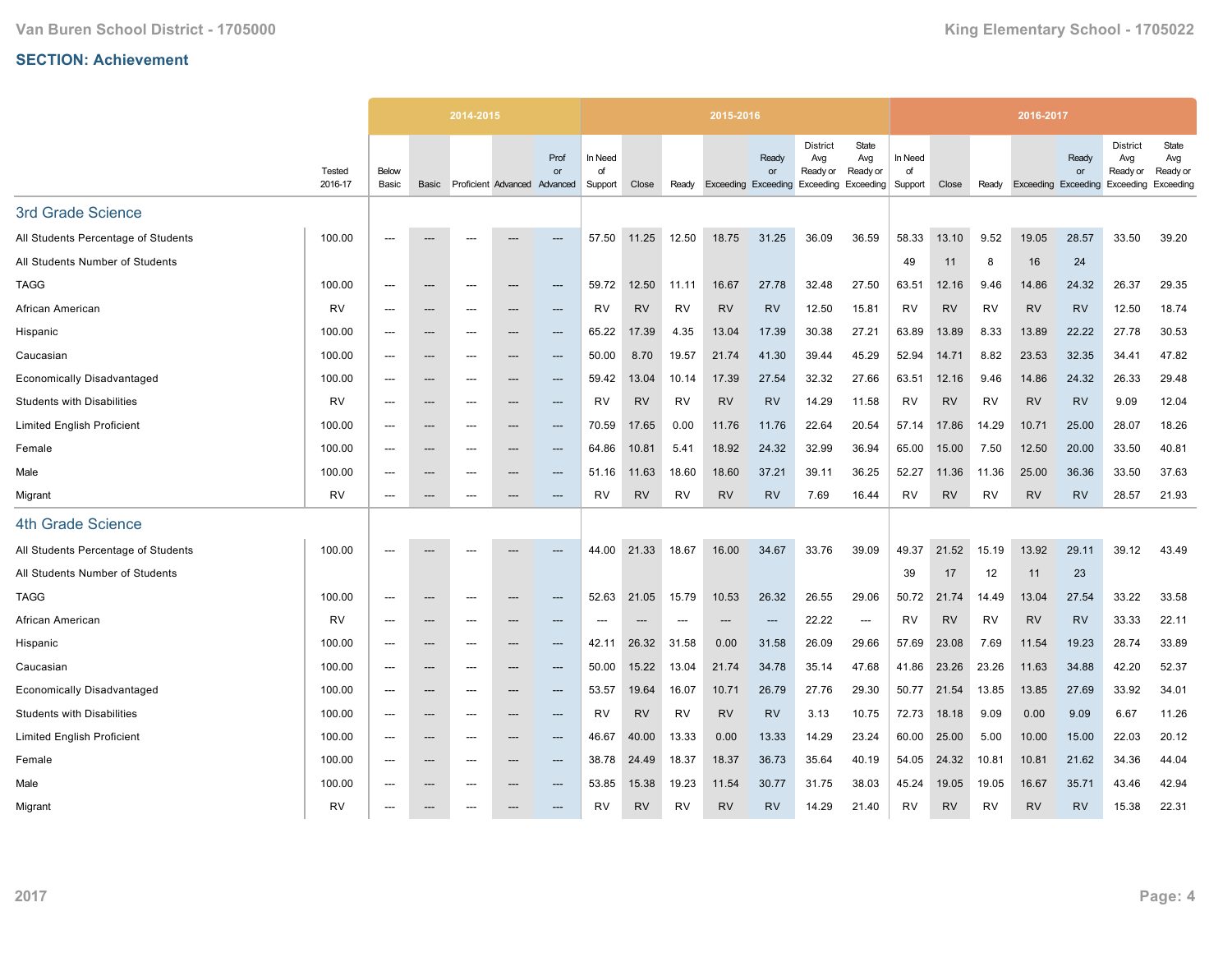|                                     |                          |                |           | 2014-2015 |           |                                            |                          |           |           | 2015-2016                  |             |                                                           |                          |                          |           |       | 2016-2017           |             |                                                 |                                       |
|-------------------------------------|--------------------------|----------------|-----------|-----------|-----------|--------------------------------------------|--------------------------|-----------|-----------|----------------------------|-------------|-----------------------------------------------------------|--------------------------|--------------------------|-----------|-------|---------------------|-------------|-------------------------------------------------|---------------------------------------|
|                                     | Tested<br>2016-17        | Below<br>Basic | Basic     |           |           | Prof<br>or<br>Proficient Advanced Advanced | In Need<br>∩f<br>Support | Close     | Readv     | <b>Exceeding Exceeding</b> | Ready<br>or | <b>District</b><br>Avg<br>Ready or<br>Exceeding Exceeding | State<br>Avg<br>Ready or | In Need<br>of<br>Support | Close     | Readv | Exceeding Exceeding | Ready<br>or | <b>District</b><br>Avg<br>Ready or<br>Exceeding | State<br>Avg<br>Ready or<br>Exceeding |
| 5th Grade Science                   |                          |                |           |           |           |                                            |                          |           |           |                            |             |                                                           |                          |                          |           |       |                     |             |                                                 |                                       |
| All Students Percentage of Students | 100.00                   | 11.11          | 42.22     | 35.56     | 11.11     | 46.67                                      | 32.73                    | 38.18     | 23.64     | 5.45                       | 29.09       | 37.62                                                     | 39.56                    | 29.11                    | 29.11     | 22.78 | 18.99               | 41.77       | 44.53                                           | 42.81                                 |
| All Students Number of Students     |                          |                |           |           |           |                                            |                          |           |           |                            |             |                                                           |                          | 23                       | 23        | 18    | 15                  | 33          |                                                 |                                       |
| <b>TAGG</b>                         | 100.00                   | 12.35          | 43.21     | 35.80     | 8.64      | 44.44                                      | 41.86                    | 34.88     | 18.60     | 4.65                       | 23.26       | 31.65                                                     | 29.59                    | 36.51                    | 31.75     | 17.46 | 14.29               | 31.75       | 36.59                                           | 32.67                                 |
| African American                    | $\hspace{0.05cm} \ldots$ | <b>RV</b>      | <b>RV</b> | <b>RV</b> | <b>RV</b> | <b>RV</b>                                  | <b>RV</b>                | <b>RV</b> | <b>RV</b> | <b>RV</b>                  | <b>RV</b>   | 10.00                                                     | 16.29                    | $---$                    | ---       |       |                     | $---$       | 36.36                                           | $\hspace{0.05cm} \ldots$              |
| Hispanic                            | 100.00                   | 13.79          | 48.28     | 37.93     | 0.00      | 37.93                                      | 52.94                    | 35.29     | 5.88      | 5.88                       | 11.76       | 18.46                                                     | 33.78                    | 25.00                    | 45.83     | 20.83 | 8.33                | 29.17       | 38.16                                           | 37.20                                 |
| Caucasian                           | 100.00                   | 9.62           | 42.31     | 30.77     | 17.31     | 48.08                                      | 23.53                    | 38.24     | 32.35     | 5.88                       | 38.24       | 42.86                                                     | 47.79                    | 32.61                    | 19.57     | 26.09 | 21.74               | 47.83       | 46.21                                           | 51.34                                 |
| <b>Economically Disadvantaged</b>   | 100.00                   | 11.54          | 42.31     | 37.18     | 8.97      | 46.15                                      | 42.86                    | 33.33     | 19.05     | 4.76                       | 23.81       | 32.33                                                     | 29.92                    | 36.67                    | 30.00     | 18.33 | 15.00               | 33.33       | 38.13                                           | 32.85                                 |
| <b>Students with Disabilities</b>   | 100.00                   | 38.89          | 44.44     | 16.67     | 0.00      | 16.67                                      | 80.00                    | 10.00     | 0.00      | 10.00                      | 10.00       | 11.43                                                     | 14.53                    | 92.31                    | 7.69      | 0.00  | 0.00                | 0.00        | 18.06                                           | 16.60                                 |
| <b>Limited English Proficient</b>   | 100.00                   | 19.23          | 46.15     | 34.62     | 0.00      | 34.62                                      | <b>RV</b>                | <b>RV</b> | <b>RV</b> | <b>RV</b>                  | <b>RV</b>   | 21.05                                                     | 27.09                    | 18.75                    | 56.25     | 18.75 | 6.25                | 25.00       | 30.43                                           | 27.08                                 |
| Female                              | 100.00                   | 8.16           | 44.90     | 38.78     | 8.16      | 46.94                                      | 21.05                    | 63.16     | 15.79     | 0.00                       | 15.79       | 34.59                                                     | 40.46                    | 26.00                    | 26.00     | 28.00 | 20.00               | 48.00       | 45.77                                           | 42.85                                 |
| Male                                | 100.00                   | 14.63          | 39.02     | 31.71     | 14.63     | 46.34                                      | 38.89                    | 25.00     | 27.78     | 8.33                       | 36.11       | 40.18                                                     | 38.72                    | 34.48                    | 34.48     | 13.79 | 17.24               | 31.03       | 43.23                                           | 42.76                                 |
| Migrant                             | <b>RV</b>                | <b>RV</b>      | <b>RV</b> | <b>RV</b> | <b>RV</b> | <b>RV</b>                                  | <b>RV</b>                | <b>RV</b> | RV        | <b>RV</b>                  | <b>RV</b>   | 16.67                                                     | 23.19                    | <b>RV</b>                | <b>RV</b> | RV    | <b>RV</b>           | <b>RV</b>   | 20.00                                           | 27.11                                 |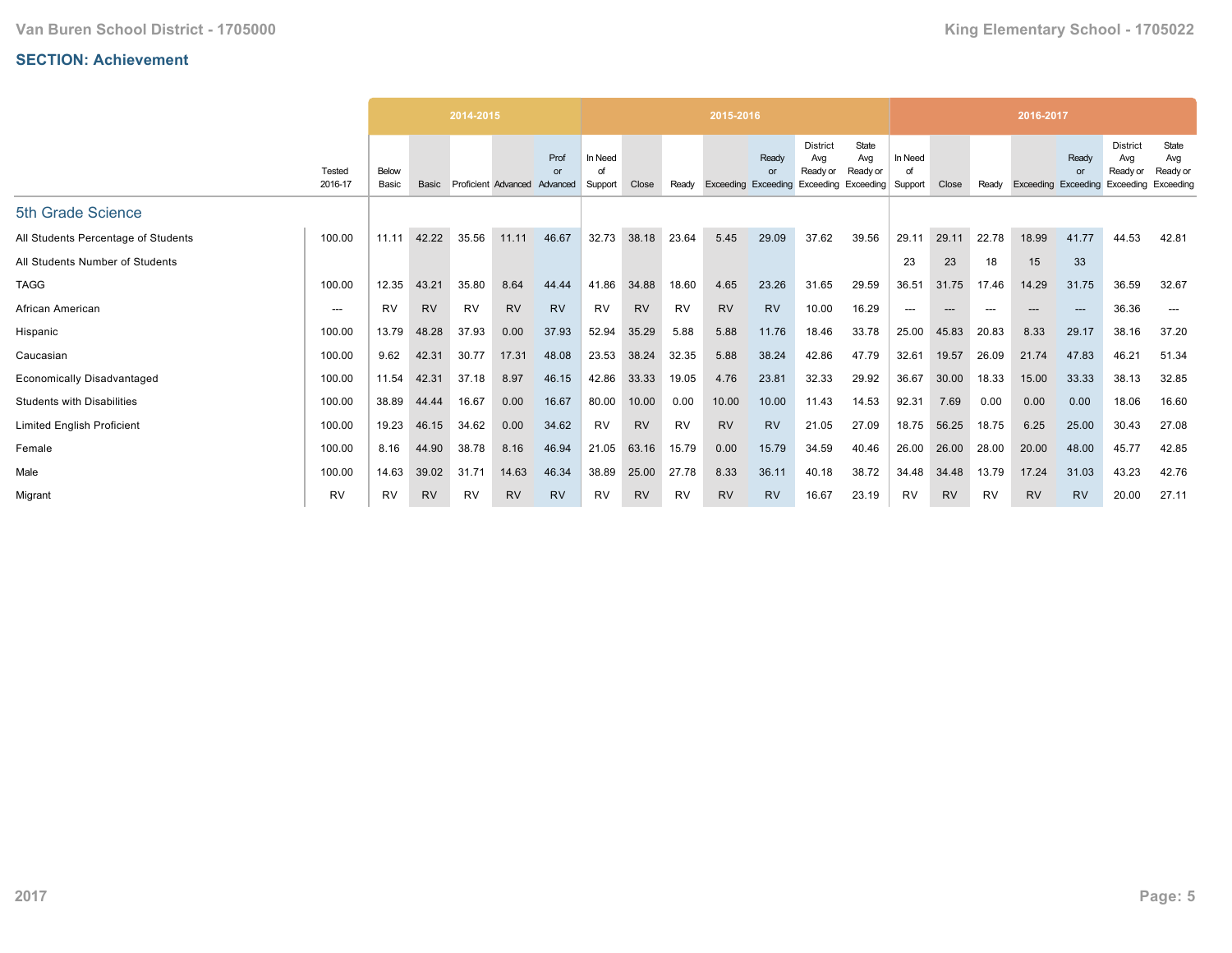### **SECTION: Achievement - Value-Added Student Academic Growth**

|                                   |                                 |                                       | 2014-2015                              |                           |                                 |                                       | 2015-2016                              |                           |                                 | 2016-2017                             |                                        |                           |
|-----------------------------------|---------------------------------|---------------------------------------|----------------------------------------|---------------------------|---------------------------------|---------------------------------------|----------------------------------------|---------------------------|---------------------------------|---------------------------------------|----------------------------------------|---------------------------|
|                                   | Math<br>Value<br>Added<br>Score | <b>ELA</b><br>Value<br>Added<br>Score | Weighted<br>Average<br>$ELA +$<br>Math | School<br>Growth<br>Score | Math<br>Value<br>Added<br>Score | <b>ELA</b><br>Value<br>Added<br>Score | Weighted<br>Average<br>$ELA +$<br>Math | School<br>Growth<br>Score | Math<br>Value<br>Added<br>Score | <b>ELA</b><br>Value<br>Added<br>Score | Weighted<br>Average<br>$ELA +$<br>Math | School<br>Growth<br>Score |
| <b>Combined Population</b>        | $-0.0440$                       | 0.0313                                | $-0.0063$                              | 81                        | $-0.0686$                       | 0.0223                                | $-0.0243$                              | 80                        | 0.0200                          | 0.1000                                | 0.0600                                 | 82                        |
| <b>TAGG</b>                       | ---                             | $---$                                 | ---                                    | ---                       | $---$                           | ---                                   | ---                                    | $---$                     | $---$                           | $---$                                 | $---$                                  |                           |
| African American                  | ---                             | $---$                                 | ---                                    | ---                       | ---                             | ---                                   | ---                                    | $\hspace{0.05cm} \cdots$  | $---$                           | $---$                                 | $---$                                  | $---$                     |
| Hispanic                          | ---                             | $---$                                 | ---                                    | $---$                     | ---                             | ---                                   | ---                                    | $--$                      | 0.0800                          | 0.1300                                | 0.1050                                 | 84                        |
| Caucasian                         | ---                             | $---$                                 | ---                                    | $---$                     | ---                             | ---                                   | ---                                    | $--$                      | $-0.0300$                       | 0.0800                                | 0.0250                                 | 81                        |
| Economically Disadvantaged        | ---                             | $---$                                 | ---                                    | ---                       | ---                             | ---                                   | ---                                    | $---$                     | 0.0200                          | 0.0800                                | 0.0500                                 | 82                        |
| <b>Students with Disabilities</b> | $---$                           | $---$                                 | ---                                    | $---$                     | ---                             | ---                                   | ---                                    | $--$                      | $-0.0500$                       | 0.0100                                | $-0.0200$                              | 79                        |
| <b>Limited English Proficient</b> | ---                             | $---$                                 | ---                                    | ---                       | $\hspace{0.05cm} \ldots$        | ---                                   | ---                                    | $--$                      | 0.1300                          | 0.1800                                | 0.1550                                 | 85                        |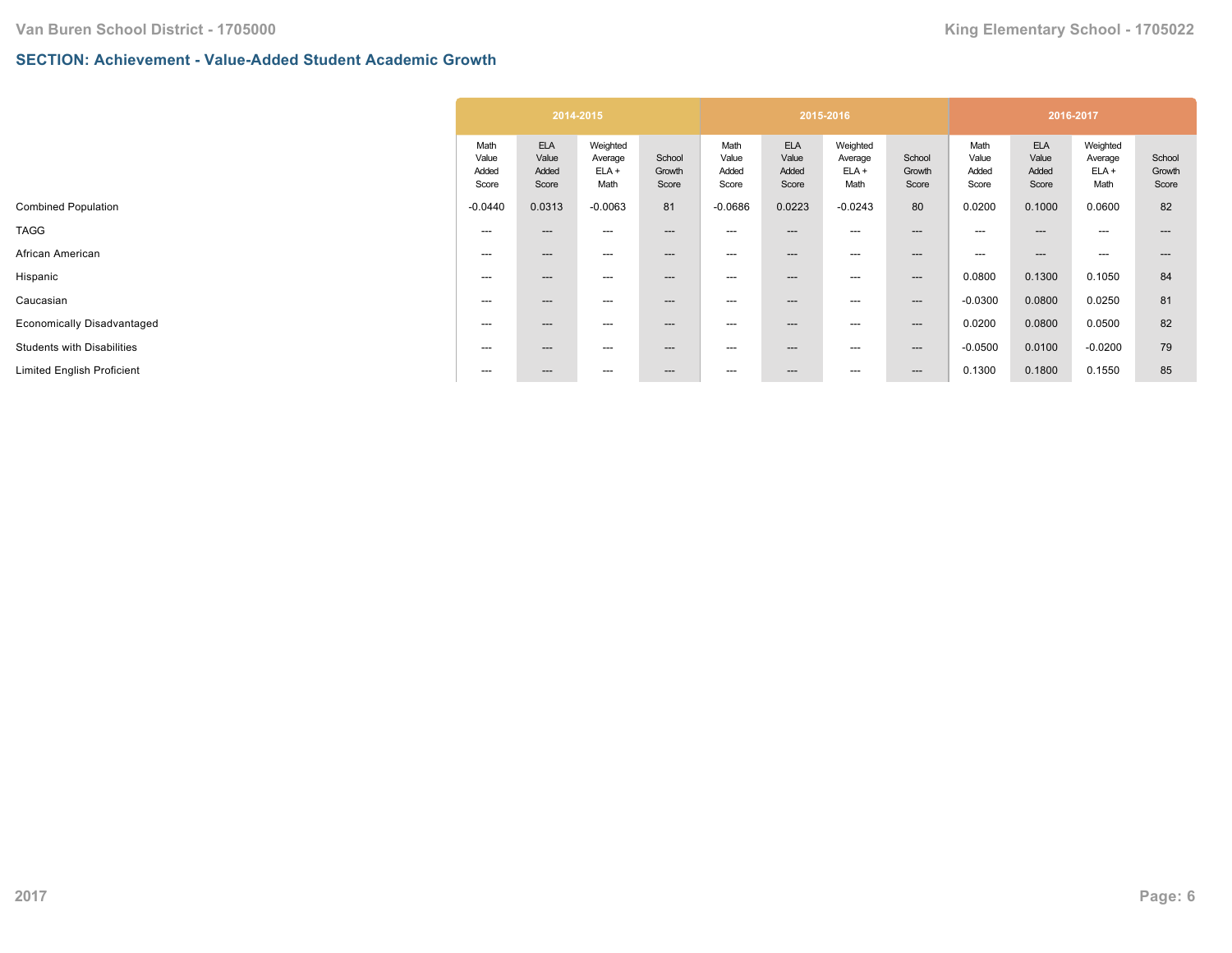|                                         |                          | 2014-2015                |                                   |                                   | 2015-2016                |                                   |                          | 2016-2017                |                                   |
|-----------------------------------------|--------------------------|--------------------------|-----------------------------------|-----------------------------------|--------------------------|-----------------------------------|--------------------------|--------------------------|-----------------------------------|
|                                         | School                   | <b>District</b>          | <b>State</b>                      | School                            | <b>District</b>          | <b>State</b>                      | School                   | <b>District</b>          | <b>State</b>                      |
| Grade One Reading Comprehension         | 46                       | 53                       | 52                                | 43                                | 48                       | 51                                | 39                       | 47                       | 50                                |
| Grade One Math Problems                 | 28                       | 41                       | 50                                | 29                                | 37                       | 50                                | 36                       | 43                       | 49                                |
| Grade Two Reading Comprehension         | 41                       | 51                       | 56                                | 50                                | 51                       | 56                                | 48                       | 47                       | 54                                |
| Grade Two Math Problems                 | 42                       | 48                       | 54                                | 36                                | 48                       | 54                                | 36                       | 46                       | 51                                |
| <b>Grade Three Reading</b>              | ---                      | $\hspace{0.05cm} \ldots$ | $\hspace{0.05cm} \dashrightarrow$ | ---                               | ---                      | $\hspace{0.05cm} \dashrightarrow$ | ---                      | ---                      | $\hspace{0.05cm} \dashrightarrow$ |
| Grade Three Math                        | ---                      | ---                      | $\hspace{0.05cm} \dashrightarrow$ | ---                               | $\hspace{0.05cm} \ldots$ | $\hspace{0.05cm} \dashrightarrow$ | ---                      | ---                      | $---$                             |
| <b>Grade Four Reading</b>               | $\hspace{0.05cm} \ldots$ | ---                      | $\hspace{0.05cm} \ldots$          | $\hspace{0.05cm} \ldots$          | $\hspace{0.05cm} \ldots$ | $\hspace{0.05cm} \ldots$          | $\hspace{0.05cm} \ldots$ | ---                      | $\hspace{0.05cm} \ldots$          |
| Grade Four Math                         | $\hspace{0.05cm} \ldots$ | $\hspace{0.05cm} \ldots$ | $\hspace{0.05cm} \ldots$          | $\qquad \qquad \cdots$            | $\hspace{0.05cm} \ldots$ | $\hspace{0.05cm} \ldots$          | $\qquad \qquad \cdots$   | ---                      | $\hspace{0.05cm} \ldots$          |
| <b>Grade Five Reading</b>               | $\hspace{0.05cm} \ldots$ | ---                      | $\hspace{0.05cm} \dashrightarrow$ | $---$                             | ---                      | $\hspace{0.05cm} \dashrightarrow$ | $---$                    | ---                      | $---$                             |
| Grade Five Math                         | $---$                    | ---                      | $---$                             | $---$                             | $\hspace{0.05cm} \ldots$ | $---$                             | $---$                    | $\hspace{0.05cm} \ldots$ | $---$                             |
| <b>Grade Five Science</b>               | $\hspace{0.05cm} \ldots$ | $---$                    | $\hspace{0.05cm} \ldots$          | $\hspace{0.05cm} \ldots$          | $---$                    | $\hspace{0.05cm} \ldots$          | $\hspace{0.05cm} \ldots$ | $---$                    | $\hspace{0.05cm} \ldots$          |
| <b>Grade Six Reading</b>                | ---                      | ---                      | $\hspace{0.05cm} \dashrightarrow$ | $\hspace{0.05cm} \ldots$          | ---                      | $---$                             | ---                      | ---                      |                                   |
| Grade Six Math                          | $\hspace{0.05cm} \ldots$ | ---                      | $\hspace{0.05cm} \dashrightarrow$ | $---$                             | ---                      | $\hspace{0.05cm} \dashrightarrow$ | $\hspace{0.05cm} \ldots$ | ---                      | $---$                             |
| <b>Grade Seven Reading</b>              | $\hspace{0.05cm} \ldots$ | ---                      | $\hspace{0.05cm} \ldots$          | $\qquad \qquad \cdots$            | $\hspace{0.05cm} \ldots$ | $\hspace{0.05cm} \ldots$          | $\qquad \qquad \cdots$   | ---                      | $---$                             |
| Grade Seven Math                        | ---                      | ---                      | $\hspace{0.05cm} \dashrightarrow$ | ---                               | $\hspace{0.05cm} \cdots$ | $\hspace{0.05cm} \dashrightarrow$ | ---                      | ---                      | $---$                             |
| Grade Seven Science                     | $\hspace{0.05cm} \ldots$ | ---                      | $\hspace{0.05cm} \ldots$          | $\qquad \qquad \cdots$            | ---                      | $\hspace{0.05cm} \ldots$          | $---$                    | ---                      | $---$                             |
| <b>Grade Eight Reading</b>              | ---                      | ---                      | $\hspace{0.05cm} \dashrightarrow$ | $\hspace{0.05cm} \dashrightarrow$ | ---                      | $\hspace{0.05cm} \ldots$          | $\hspace{0.05cm} \ldots$ | ---                      | $---$                             |
| Grade Eight Math                        | $---$                    | $---$                    | $\hspace{0.05cm} \cdots$          | $---$                             | $\hspace{0.05cm} \cdots$ | $\hspace{0.05cm} \cdots$          | $---$                    | ---                      | $\hspace{0.05cm} \dashrightarrow$ |
| <b>Grade Nine Reading Comprehension</b> | $---$                    | ---                      | $\hspace{0.05cm} \dashrightarrow$ | $---$                             | $\hspace{0.05cm} \ldots$ | $---$                             | $---$                    | ---                      | $---$                             |
| Grade Nine Math Concepts and Problems   | ---                      | ---                      | $\hspace{0.05cm} \ldots$          | $\hspace{0.05cm} \ldots$          | ---                      | $\hspace{0.05cm} \ldots$          | ---                      | ---                      | $---$                             |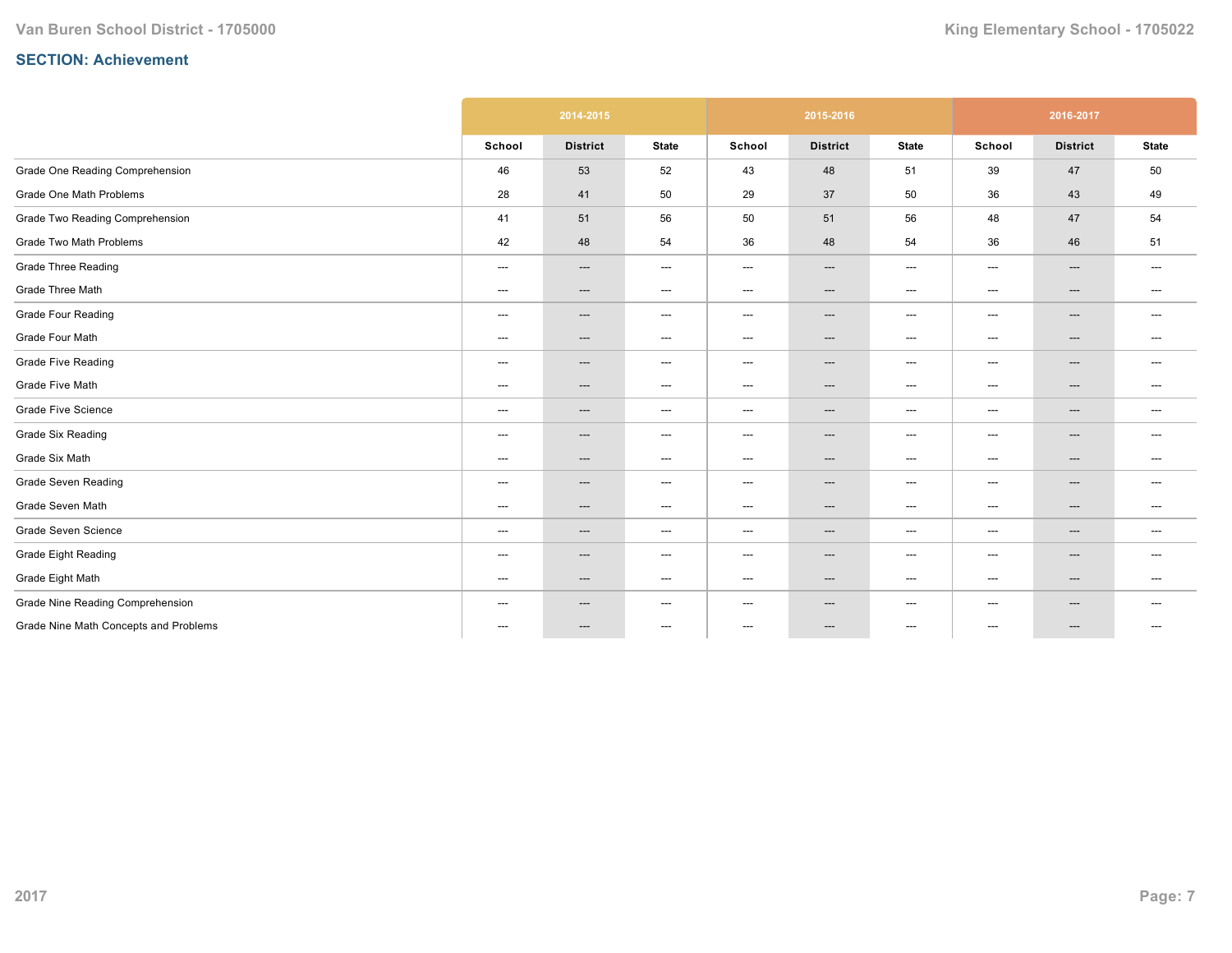|                                                                               |                          | 2014-2015       |              |                          | 2015-2016       |              |        | 2016-2017       |              |
|-------------------------------------------------------------------------------|--------------------------|-----------------|--------------|--------------------------|-----------------|--------------|--------|-----------------|--------------|
|                                                                               | School                   | <b>District</b> | <b>State</b> | School                   | <b>District</b> | <b>State</b> | School | <b>District</b> | <b>State</b> |
| <b>American College Test (ACT)</b>                                            |                          |                 |              |                          |                 |              |        |                 |              |
| Participation in Grade 11 Statewide ACT Administration                        | ---                      |                 |              | ---                      | 417             | 31,152       | ---    | 431             | 31,268       |
| Number of Students Taking Universal ACT                                       | $---$                    |                 | 8,790        | $\overline{\phantom{a}}$ |                 |              | ---    |                 |              |
| District Provided Remediation for Students Taking Universal ACT               |                          | ---             | 73           |                          | ---             | $\mathbf 0$  |        | ---             | $\mathsf 0$  |
| * Number of Students in College and Career Readiness Planning Program (CCRPP) | ---                      | 239             | 2,014        | ---                      | 425             | 2,331        | ---    | ---             | ---          |
| Number of Students Taking ACT in Grades 9-11                                  | ---                      | 377             | 27,271       | $\hspace{0.05cm} \ldots$ | 551             | 39,564       | ---    | 571             | 39,627       |
| Number of Graduates that have taken ACT in High School                        | ---                      | 283             | 23,364       | $---$                    | 329             | 23,966       | ---    | 394             | 28,938       |
| <b>ACT Reading</b>                                                            | $---$                    | 21.96           | 21.35        | ---                      | 22.03           | 21.29        | ---    | 20.42           | 20.39        |
| <b>ACT English</b>                                                            | $\hspace{0.05cm} \ldots$ | 20.68           | 20.16        | ---                      | 20.81           | 20.06        | ---    | 19.49           | 19.23        |
| <b>ACT Mathematics</b>                                                        | ---                      | 20.50           | 20.14        | ---                      | 20.37           | 19.86        | ---    | 19.40           | 19.31        |
| <b>ACT Science</b>                                                            | ---                      | 21.30           | 20.85        | $\hspace{0.05cm} \ldots$ | 21.05           | 20.71        | ---    | 19.93           | 20.15        |
| <b>ACT Composite</b>                                                          | ---                      | 21.28           | 20.79        | ---                      | 21.23           | 20.64        | ---    | 19.96           | 19.93        |
| <b>SAT® by College Board</b>                                                  |                          |                 |              |                          |                 |              |        |                 |              |
| Number of Students Taking SAT College Admission Test                          | $---$                    | $\sqrt{5}$      | 952          | ---                      | 2               | 852          | $---$  | 3               | 1,344        |
| SAT Critical Reading Mean                                                     | ---                      | <b>RV</b>       | 565          | ---                      | <b>RV</b>       | 569          | ---    | <b>RV</b>       | 593          |
| SAT Math Mean                                                                 | ---                      | <b>RV</b>       | 568          | ---                      | <b>RV</b>       | 569          | ---    | <b>RV</b>       | 574          |
| <b>SAT Writing Mean</b>                                                       | $\overline{\phantom{a}}$ | <b>RV</b>       | 547          | $---$                    | <b>RV</b>       | 550          | ---    | <b>RV</b>       |              |
| <b>Advanced Placement Courses (AP)</b>                                        |                          |                 |              |                          |                 |              |        |                 |              |
| Number of Students Taking Advanced Placement (AP) Courses                     | $---$                    | 507             | 27,646       | $\overline{\phantom{a}}$ | 502             | 27,827       | $---$  | 359             | 29,109       |
| Number of AP Exams Taken                                                      | ---                      | 719             | 44,951       | ---                      | 684             | 46,094       | ---    | 498             | 46,686       |
| Number of AP Exams Scored 3, 4, or 5                                          | $---$                    | 218             | 14,391       | ---                      | 221             | 15,079       | $---$  | 179             | 15,812       |
| Number of Students Taking International Baccalaureate Courses                 | ---                      | $---$           | 1,328        | $\hspace{0.05cm} \ldots$ | $---$           | 573          | ---    | $---$           | 569          |
| <b>College Going Rate</b>                                                     |                          |                 |              |                          |                 |              |        |                 |              |
| <b>All Students</b>                                                           | ---                      | 52.4 %          | 55.3 %       | ---                      | 50.7%           | 50.5%        | ---    | 46.5 %          | 48.2%        |
| African American                                                              | ---                      | 75.0%           | 54.2 %       | ---                      | 47.1 %          | 46.7%        | ---    | 31.3%           | 40.3%        |
| Hispanic                                                                      | ---                      | 41.8%           | 39.5 %       | ---                      | 49.4 %          | 38.9%        | ---    | 39.1 %          | 39.5 %       |
| Caucasian                                                                     | $---$                    | 54.3 %          | 58.3 %       | ---                      | 50.2%           | 53.7 %       | ---    | 47.7 %          | 52.3 %       |
| <b>Economically Disadvantaged</b>                                             | $---$                    | 38.3 %          | 46.9%        | ---                      | 42.2 %          | 42.3%        | ---    | 34.1 %          | 39.3 %       |
| <b>Students with Disabilities</b>                                             | $---$                    | 19.2 %          | 22.4 %       | ---                      | 23.3 %          | 20.1%        | ---    | 4.4 %           | 19.4 %       |
| <b>Limited English Proficient</b>                                             | $---$                    | 63.2 %          | 30.2%        | $---$                    | 58.3 %          | 31.4 %       | $---$  | 41.2%           | 23.4 %       |

\* College and Career Readiness Planning Program (CCRPP Arkansas Code Annotated § 615441) was repealed by the 91st General Assembly in 2017.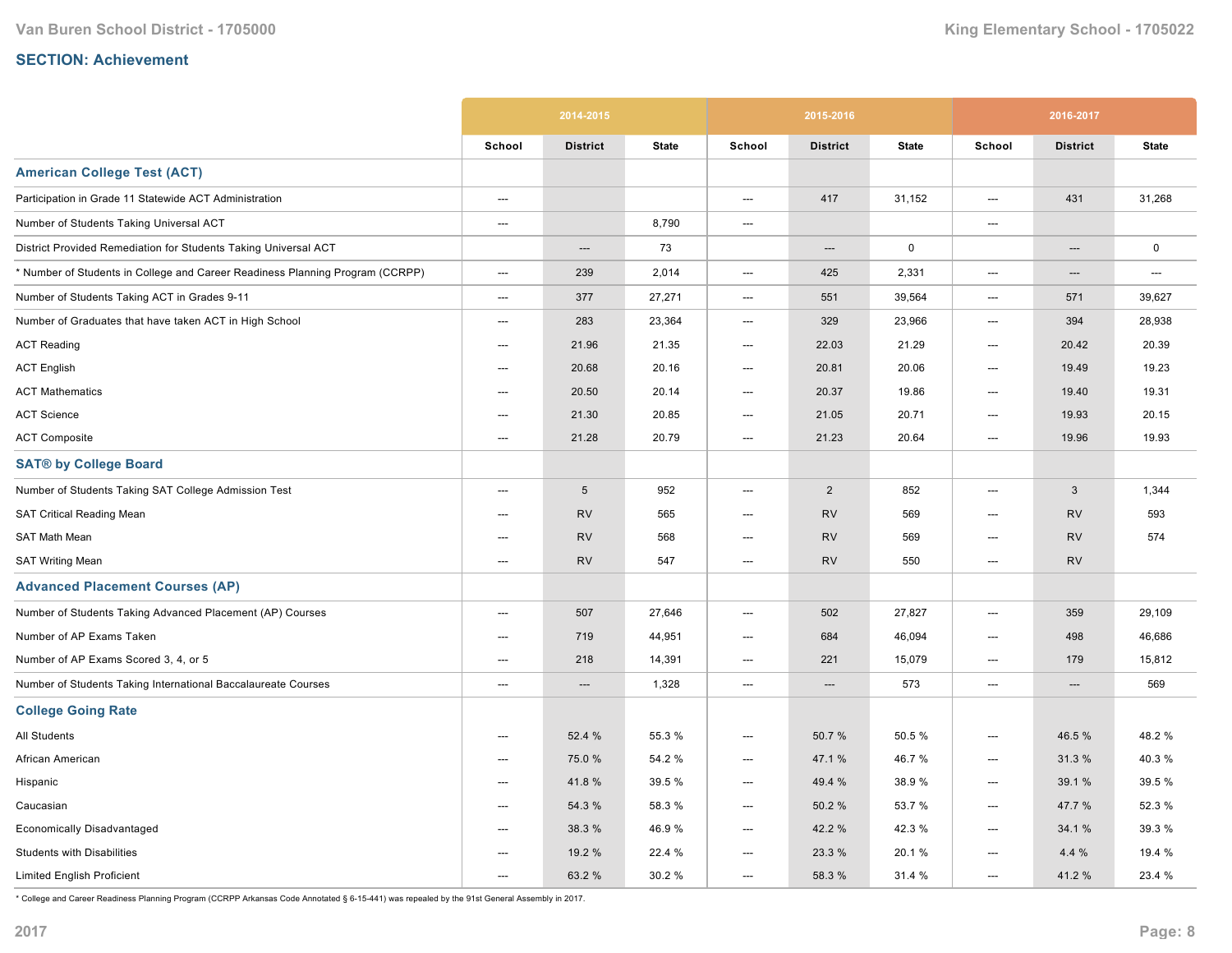|                                         |        | 2014-2015       |              |                          | 2015-2016       |              |                          | 2016-2017       |              |
|-----------------------------------------|--------|-----------------|--------------|--------------------------|-----------------|--------------|--------------------------|-----------------|--------------|
|                                         | School | <b>District</b> | <b>State</b> | School                   | <b>District</b> | <b>State</b> | School                   | <b>District</b> | <b>State</b> |
| <b>College Credit Accumulation Rate</b> |        |                 |              |                          |                 |              |                          |                 |              |
| All Students                            | ---    | 43.6 %          | 35.1 %       | $---$                    | 1.4%            | 1.2%         | $---$                    | 61.0%           | 54.1 %       |
| African American                        | ---    | 0.0%            | 19.8 %       | $---$                    | $0.0 \%$        | 0.3%         | $---$                    | 37.5 %          | 37.9%        |
| Hispanic                                | ---    | 46.4 %          | 29.5 %       | $\hspace{0.05cm} \ldots$ | $0.0 \%$        | 1.0%         | $---$                    | 55.8 %          | 48.4 %       |
| Caucasian                               | ---    | 45.3 %          | 39.8%        | $---$                    | 2.0%            | 1.4%         | $---$                    | 59.8 %          | 59.3 %       |
| <b>Economically Disadvantaged</b>       | ---    | 37.5 %          | 24.9%        | $\hspace{0.05cm} \ldots$ | 2.1%            | 1.0 %        | $---$                    | 56.7 %          | 42.4 %       |
| <b>Students with Disabilities</b>       | ---    | 0.0%            | 11.7 %       | $\hspace{0.05cm} \ldots$ | $0.0 \%$        | $0.0 \%$     | ---                      | 50.0 %          | 24.8%        |
| <b>Limited English Proficient</b>       | ---    | 0.0%            | 21.1 %       | $---$                    | $0.0 \%$        | 0.4%         | $\hspace{0.05cm} \ldots$ | 50.0 %          | 39.4 %       |

\* The College Credit Accumulation Rate definition from the U.S. Department of Education gives high school graduates two years at an institution of higher education to complete at least one year's worth of college credit th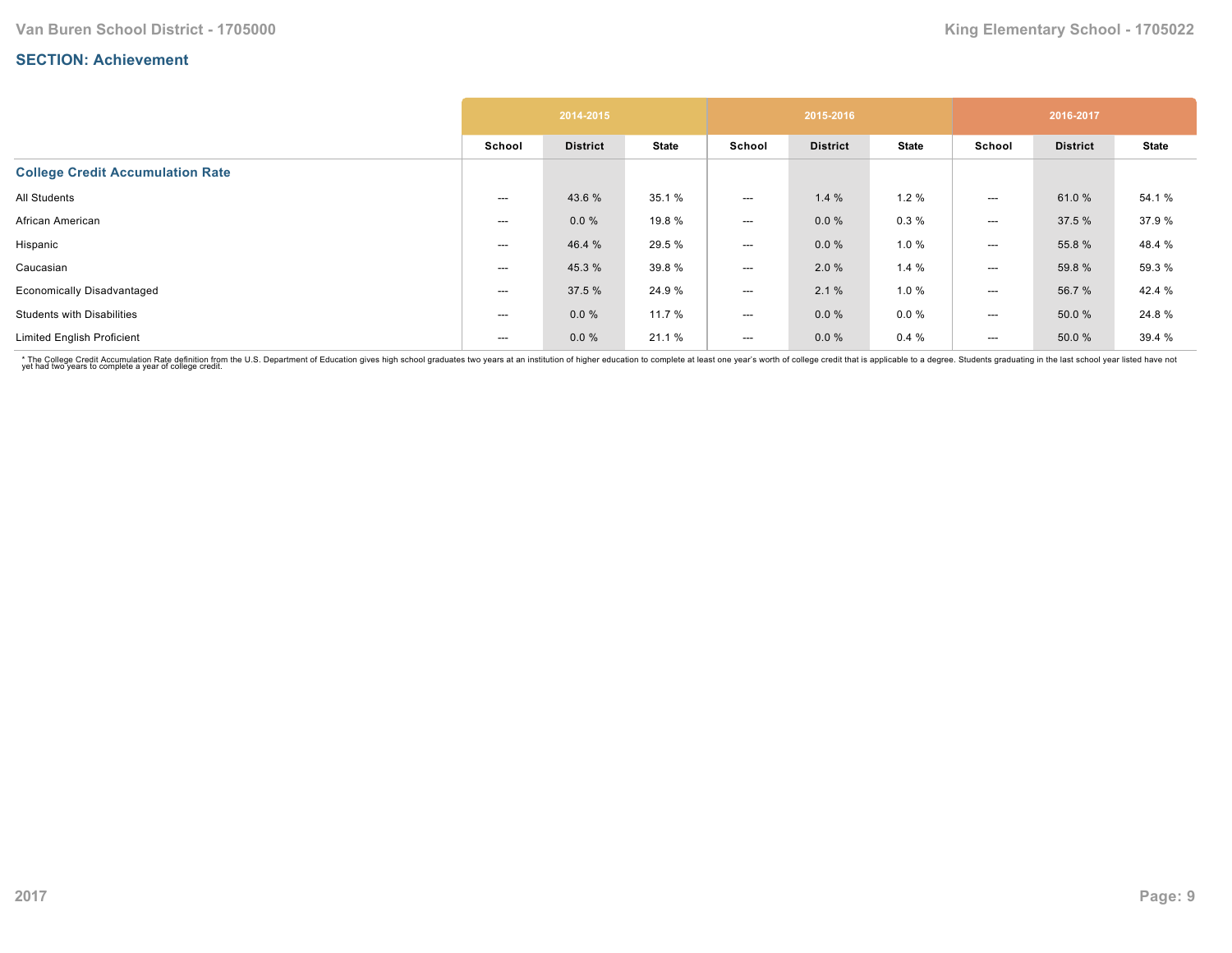# **SECTION: School Performance**

|                                                                                                                   |        | 2014-2015       |              |        | 2015-2016       |                |        | 2016-2017       |              |
|-------------------------------------------------------------------------------------------------------------------|--------|-----------------|--------------|--------|-----------------|----------------|--------|-----------------|--------------|
|                                                                                                                   | School | <b>District</b> | <b>State</b> | School | <b>District</b> | <b>State</b>   | School | <b>District</b> | <b>State</b> |
| <b>Arkansas ESEA Accountability</b>                                                                               |        |                 |              |        |                 |                |        |                 |              |
| Needs Improvement                                                                                                 | Y      | 9               | 834          | Y      | 9               | 827            | ---    | $\mathbf 0$     | 0            |
| <b>Needs Improvement Priority</b>                                                                                 | N      | $\mathbf 0$     | 46           | N      | $\mathbf 0$     | 42             | $---$  | $\Omega$        | O            |
| Needs Improvement Priority Met Year 1 Exit Criteria                                                               | N      | $\Omega$        | 3            | N      | $\mathbf{0}$    | $\overline{2}$ | $---$  | $\Omega$        | <sup>0</sup> |
| Needs Improvement Focus                                                                                           | N      | $\mathbf 0$     | 103          | N      | $\mathbf 0$     | 87             | $---$  | $\Omega$        | O            |
| Needs Improvement Focus Met Year 1 Exit Criteria                                                                  | N      | $\mathbf 0$     | 31           | N      | $\mathbf{0}$    | 11             | $---$  | $\mathbf 0$     |              |
| Achieving                                                                                                         | N      | $\mathbf 0$     | 73           | N      | $\mathbf 0$     | 91             | $---$  | $\mathbf 0$     | O            |
| Exemplary                                                                                                         | N      | $\mathbf 0$     | 0            | N      | $\mathbf 0$     | 0              | $---$  | $\mathbf 0$     | 0            |
| Since the Arkansas ESSA Plan was approved, school Improvement labels established under NCLB have been<br>removed. |        |                 |              |        |                 |                |        |                 |              |
| <b>School Rating</b>                                                                                              |        |                 |              |        |                 |                |        |                 |              |
| 2015 School Performance Rating                                                                                    | D      |                 |              | N/A    |                 |                | N/A    |                 |              |
| Overall Points for School Rating                                                                                  | 203    |                 |              | N/A    |                 |                | N/A    |                 |              |
| Count of Schools with Rating = A (270 - 300 Points)                                                               |        | $\mathbf 0$     | 10           |        |                 |                |        |                 |              |
| Count of Schools with Rating = B (240 - 269 Points)                                                               |        | $\mathbf{0}$    | 224          |        |                 |                |        |                 |              |
| Count of Schools with Rating = C (210 - 239 Points)                                                               |        | 6               | 564          |        |                 |                |        |                 |              |
| Count of Schools with Rating = D (180 - 209 Points)                                                               |        | 3               | 228          |        |                 |                |        |                 |              |
| Count of Schools with Rating = F (Less than 180 Points)                                                           |        | $\mathbf{0}$    | 19           |        |                 |                |        |                 |              |
| Act 20 of 2016 paused the school ratings under 6-15-2105                                                          |        |                 |              |        |                 |                |        |                 |              |
| 2017 School Performance Rating                                                                                    | N/A    |                 |              | N/A    |                 |                | C      |                 |              |
| Overall Points for School Rating                                                                                  | N/A    |                 |              | N/A    |                 |                | 70.37  |                 |              |
| Count of Schools with Rating = A                                                                                  |        |                 |              |        |                 |                |        | $\overline{2}$  | 163          |
| Count of Schools with Rating = B                                                                                  |        |                 |              |        |                 |                |        | $\overline{2}$  | 290          |
| Count of Schools with Rating = C                                                                                  |        |                 |              |        |                 |                |        | 5               | 384          |
| Count of Schools with Rating = D                                                                                  |        |                 |              |        |                 |                |        | -1              | 170          |
| Count of Schools with Rating = F                                                                                  |        |                 |              |        |                 |                |        | $\mathbf 0$     | 33           |

The School Performance website at the following link has more information on the school rating: http://www.arkansased.gov/divisions/public-school-accountability/school-performance/report-card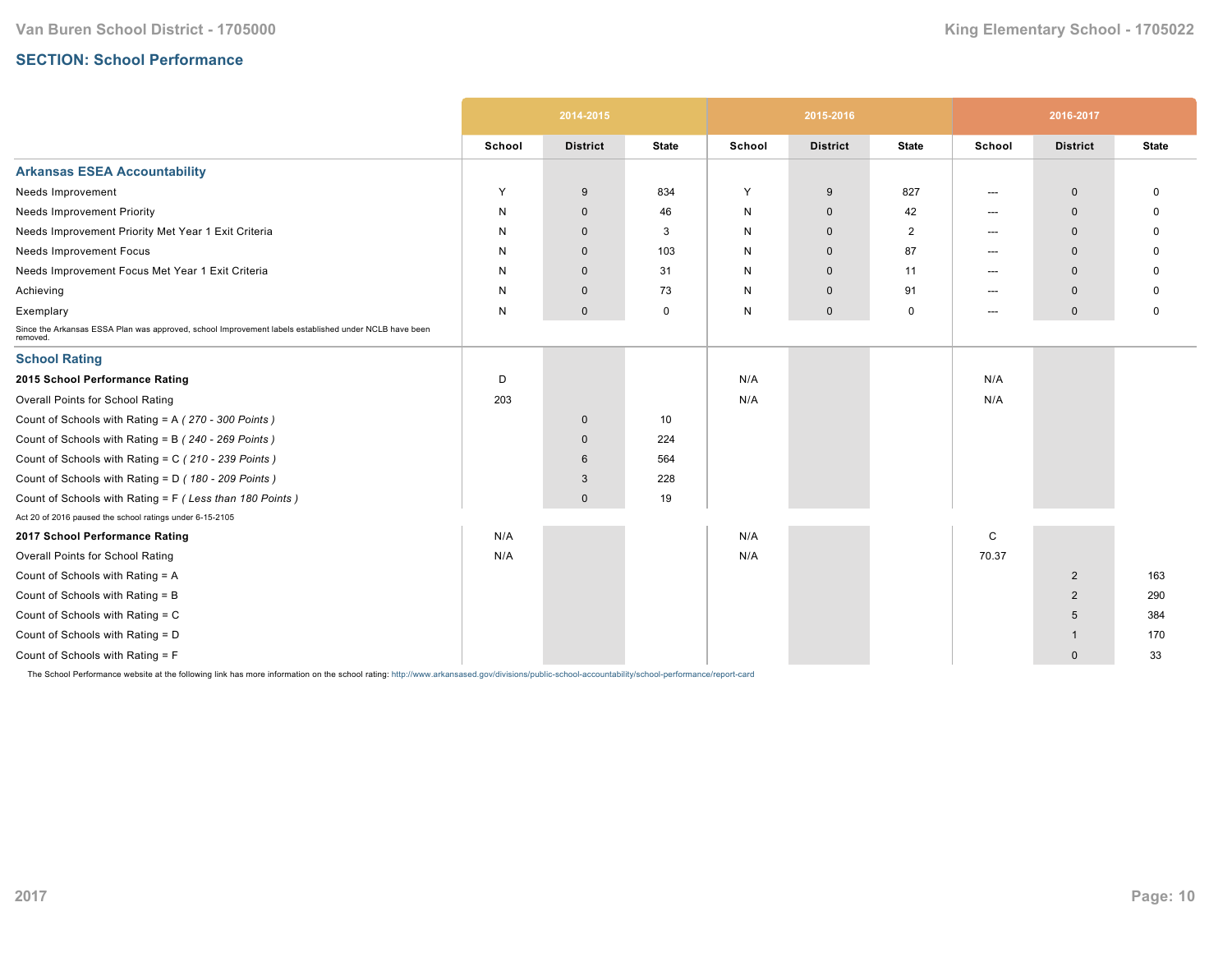# **SECTION: School Performance**

|                                                                        |                          | 2014-2015       |              |              | 2015-2016       |              |                        | 2016-2017       |              |
|------------------------------------------------------------------------|--------------------------|-----------------|--------------|--------------|-----------------|--------------|------------------------|-----------------|--------------|
|                                                                        | School                   | <b>District</b> | <b>State</b> | School       | <b>District</b> | <b>State</b> | School                 | <b>District</b> | <b>State</b> |
| <b>District Provides Textbooks or Digital Resources for all Pupils</b> |                          |                 |              |              |                 |              |                        |                 |              |
| District Provides Textbooks or Digital Resources for all Pupils        |                          | Y               | 100 %        |              | Y               | 100 %        |                        | Y               | 100 %        |
| <b>Annual Accreditation Status</b>                                     |                          |                 |              |              |                 |              |                        |                 |              |
| Annual Accreditation Status Accredited                                 | Y                        | $\overline{7}$  | 784          | $\mathsf{N}$ | $\overline{4}$  | 800          | N                      | 8               | 796          |
| Accredited-Cited                                                       | N                        | $\overline{1}$  | 261          | Y            | $5\phantom{.0}$ | 245          | Y                      | $\overline{2}$  | 253          |
| Accredited-Probationary                                                | N                        | $\overline{1}$  | 21           | N            | $\mathbf 0$     | 10           | N                      | $\mathbf{0}$    | 11           |
| Attendance Rate (*State Goal 91.13%)                                   |                          |                 |              |              |                 |              |                        |                 |              |
| Attendance Rate Combined                                               | 94.7%                    | 94.2 %          | 94.4 %       | 94.9%        | 95.2 %          | 94.5 %       | 94.1%                  | 94.5 %          | 94.4 %       |
| Attendance Rate for Targeted Acheivement Gap Group                     | 95.2%                    | 94.4 %          | 94.6%        | 95.5 %       | 95.4 %          | 94.7%        | 94.7%                  | 95.1%           | 94.7%        |
| Attendance Rate African American                                       | 95.8%                    | 95.0%           | 94.5%        | 94.6%        | 95.4 %          | 94.3 %       | 89.7%                  | 93.9%           | 94.4 %       |
| Attendance Rate Hispanic                                               | 94.9%                    | 94.7%           | 95.0%        | 95.4 %       | 95.9 %          | 95.0%        | 94.8%                  | 95.2 %          | 94.8%        |
| Attendance Rate Caucasian                                              | 94.3%                    | 93.9 %          | 94.2%        | 94.1%        | 94.5 %          | 94.3 %       | 93.7%                  | 94.1 %          | 94.4 %       |
| Attendance Rate Economically Disadvantaged                             | 95.4 %                   | 94.6%           | 94.8%        | 95.9%        | 95.8%           | 94.9%        | 95.0%                  | 95.4 %          | 95.0%        |
| Attendance Rate Students with Disabilities                             | 94.5 %                   | 93.7 %          | 94.1%        | 94.4 %       | 94.6%           | 94.3 %       | 93.3%                  | 94.4 %          | 94.2 %       |
| Attendance Rate Limited English Proficient                             | 96.2%                    | 95.5 %          | 95.4 %       | 96.1%        | 96.7 %          | 95.3 %       | 95.5%                  | 95.8%           | 94.9%        |
| <b>Dropout Rate</b>                                                    |                          |                 |              |              |                 |              |                        |                 |              |
| Dropout Rate                                                           | $\hspace{0.05cm} \ldots$ | 2.05 %          | 2.25 %       | ---          | 2.19 %          | 2.32 %       | $\qquad \qquad \cdots$ | 1.99 %          | 2.32 %       |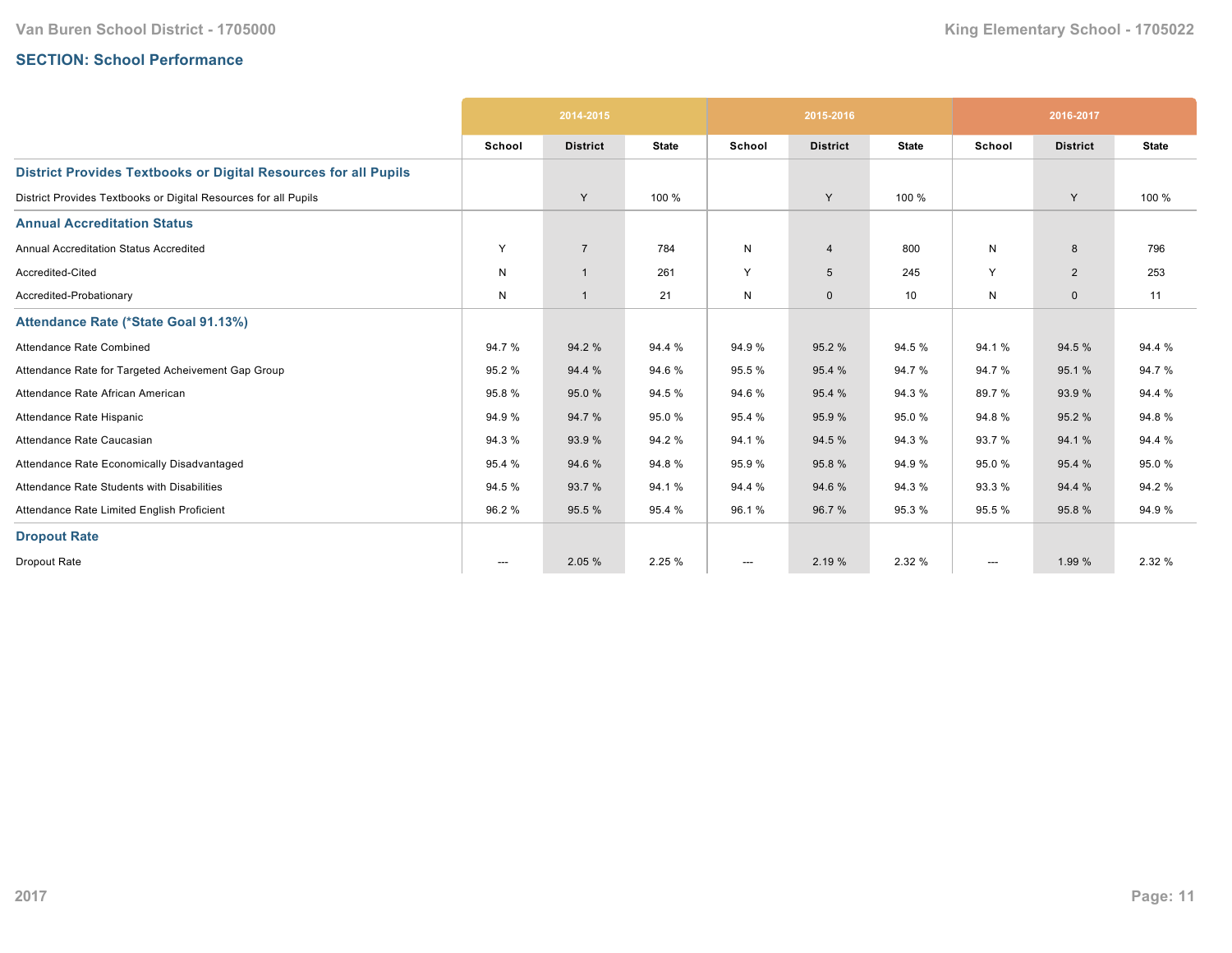## **SECTION: School Performance**

|                                                              | 2014-2015 |                 |                                   |        | 2015-2016                |                                   | 2016-2017 |                 |              |
|--------------------------------------------------------------|-----------|-----------------|-----------------------------------|--------|--------------------------|-----------------------------------|-----------|-----------------|--------------|
|                                                              | School    | <b>District</b> | <b>State</b>                      | School | <b>District</b>          | <b>State</b>                      | School    | <b>District</b> | <b>State</b> |
| <b>Four-Year Graduation Rate</b>                             |           |                 |                                   |        |                          |                                   |           |                 |              |
| Four-Year Graduation Rate Combined                           | $---$     | 84.2 %          | 84.9%                             | ---    | 87.6%                    | 87.0%                             | ---       | 89.8%           | 88.0%        |
| Four-Year Graduation Rate for Targeted Acheivement Gap Group | $---$     | 81.4 %          | 81.9%                             | ---    | 84.9%                    | 83.8%                             | ---       | 87.5 %          | 84.8%        |
| Four-Year Graduation Rate African American                   | $---$     | <b>RV</b>       | 77.5 %                            | ---    | 77.3 %                   | 81.5%                             | ---       | 94.1%           | 83.4 %       |
| Four-Year Graduation Rate Hispanic                           | $---$     | 89.3 %          | 84.5%                             | ---    | 93.3 %                   | 85.7%                             | ---       | 88.6%           | 85.7%        |
| Four-Year Graduation Rate Caucasian                          | ---       | 81.3%           | 87.4 %                            | ---    | 86.7%                    | 89.2%                             | ---       | 89.5 %          | 90.0%        |
| Four-Year Graduation Rate Economically Disadvantaged         | ---       | 81.0%           | 81.7%                             | ---    | 84.3%                    | 83.8%                             | ---       | 87.2 %          | 84.9%        |
| Four-Year Graduation Rate Students with Disabilities         | ---       | 89.7 %          | 81.9%                             | ---    | 85.7%                    | 84.3%                             | ---       | 89.6 %          | 83.8%        |
| Four-Year Graduation Rate Limited English Proficient         | ---       | 95.0 %          | 85.9%                             | ---    | 92.3 %                   | 85.7%                             | ---       | 90.9%           | 82.1%        |
| <b>Five-Year Graduation Rate</b>                             |           |                 |                                   |        |                          |                                   |           |                 |              |
| Five-Year Graduation Rate Combined                           | ---       | ---             | $---$                             | $---$  | $---$                    | $---$                             | $---$     | 88.6%           | 87.4 %       |
| Five-Year Graduation Rate for Targeted Acheivement Gap Group | $---$     | ---             | $\hspace{0.05cm} \ldots$          | ---    | $\hspace{0.05cm} \ldots$ | $\hspace{0.05cm} \ldots$          | ---       | 85.4 %          | 84.4 %       |
| Five-Year Graduation Rate African American                   | $---$     | ---             | $\hspace{0.05cm} \dashrightarrow$ | ---    | $\hspace{0.05cm} \cdots$ | ---                               | ---       | 81.8%           | 82.1%        |
| Five-Year Graduation Rate Hispanic                           | ---       | ---             | $\hspace{0.05cm} \dashrightarrow$ | ---    | $\hspace{0.05cm} \cdots$ | $\hspace{0.05cm} \dashrightarrow$ | ---       | 92.6%           | 86.4 %       |
| Five-Year Graduation Rate Caucasian                          | ---       | ---             | $\hspace{0.05cm} \ldots$          | ---    | ---                      | $\overline{\phantom{a}}$          | ---       | 88.3 %          | 89.4%        |
| Five-Year Graduation Rate Economically Disadvantaged         | ---       | ---             | $\hspace{0.05cm} \ldots$          | ---    | ---                      | $---$                             | ---       | 85.0%           | 84.3%        |
| Five-Year Graduation Rate Students with Disabilities         | $---$     | ---             | $\hspace{0.05cm} \cdots$          | ---    | ---                      | ---                               | ---       | 83.7%           | 84.8%        |
| Five-Year Graduation Rate Limited English Proficient         | $---$     | ---             | $\hspace{0.05cm} \cdots$          | ---    | ---                      | $\hspace{0.05cm} \dashrightarrow$ | ---       | 90.3%           | 83.9%        |
| * Grade Inflation Rate (ACT)                                 | ---       | 27.30 %         | 32.80 %                           | ---    | 33.50 %                  | 36.40 %                           | ---       | ---             | ---          |
| <b>College Remediation Rate</b>                              | ---       | 51.4 %          | 54.2 %                            | ---    | 53.8%                    | 56.9%                             | ---       | 60.7%           | 61.8%        |
| <b>Enrollment</b>                                            |           |                 |                                   |        |                          |                                   |           |                 |              |
| October 1 Enrollment                                         | 526       | 5,828           | 476,083                           | 515    | 5,818                    | 476,049                           | 534       | 5,817           | 477,268      |

 $*$  Grade Inflation (Arkansas Code Annotated § 6-15-421) was repealed by the 91st General Assembly in 2017.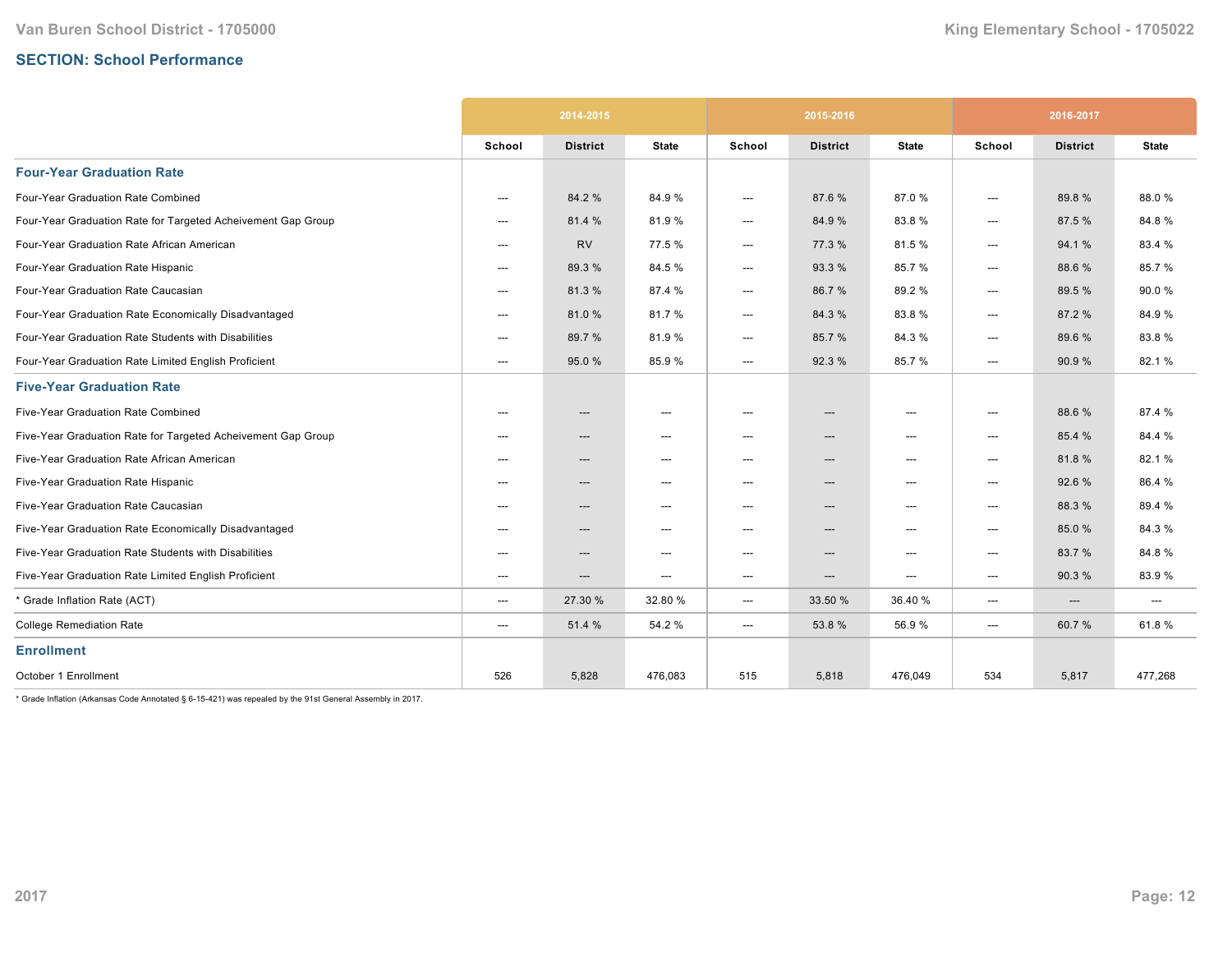## **SECTION: School Environment**

|                                                      | 2014-2015    |                 |              | 2015-2016 |                 |              | 2016-2017    |                 |              |
|------------------------------------------------------|--------------|-----------------|--------------|-----------|-----------------|--------------|--------------|-----------------|--------------|
|                                                      | School       | <b>District</b> | <b>State</b> | School    | <b>District</b> | <b>State</b> | School       | <b>District</b> | <b>State</b> |
| Discipline Policies Distributed to Parents           | $\checkmark$ | 100 %           | 100 %        | Y         | 100 %           | 100 %        | Υ            | 100 %           | 100 %        |
| Discipline Training Provided to Staff                | $\checkmark$ | 100 %           | 100 %        | Υ         | 100 %           | 100 %        |              | 100 %           | 100 %        |
| Parental Involvement Plan Adopted                    | $\checkmark$ | 100 %           | 100 %        | Y         | 100 %           | 100 %        | $\checkmark$ | 100 %           | 100 %        |
| District Alternative Learning Environment Compliance |              | $\checkmark$    | 93.31 %      |           | Y               | 99.61 %      |              | <b>V</b>        | 100.00 %     |
| Expulsions                                           | $---$        | ---             | 480          | $---$     | $---$           | 454          | ---          |                 | 570          |
| Weapons Incidents                                    | $--$         | $\overline{4}$  | 799          | $--$      | 9               | 823          | $--$         | 13              | 878          |
| <b>Staff Assaults</b>                                | $--$         | 3               | 664          | $--$      | 3               | 657          | ---          | 3               | 690          |
| <b>Student Assaults</b>                              | ---          | 12              | 2,562        | ---       | 10 <sup>°</sup> | 2,511        | ---          | 5               | 2,700        |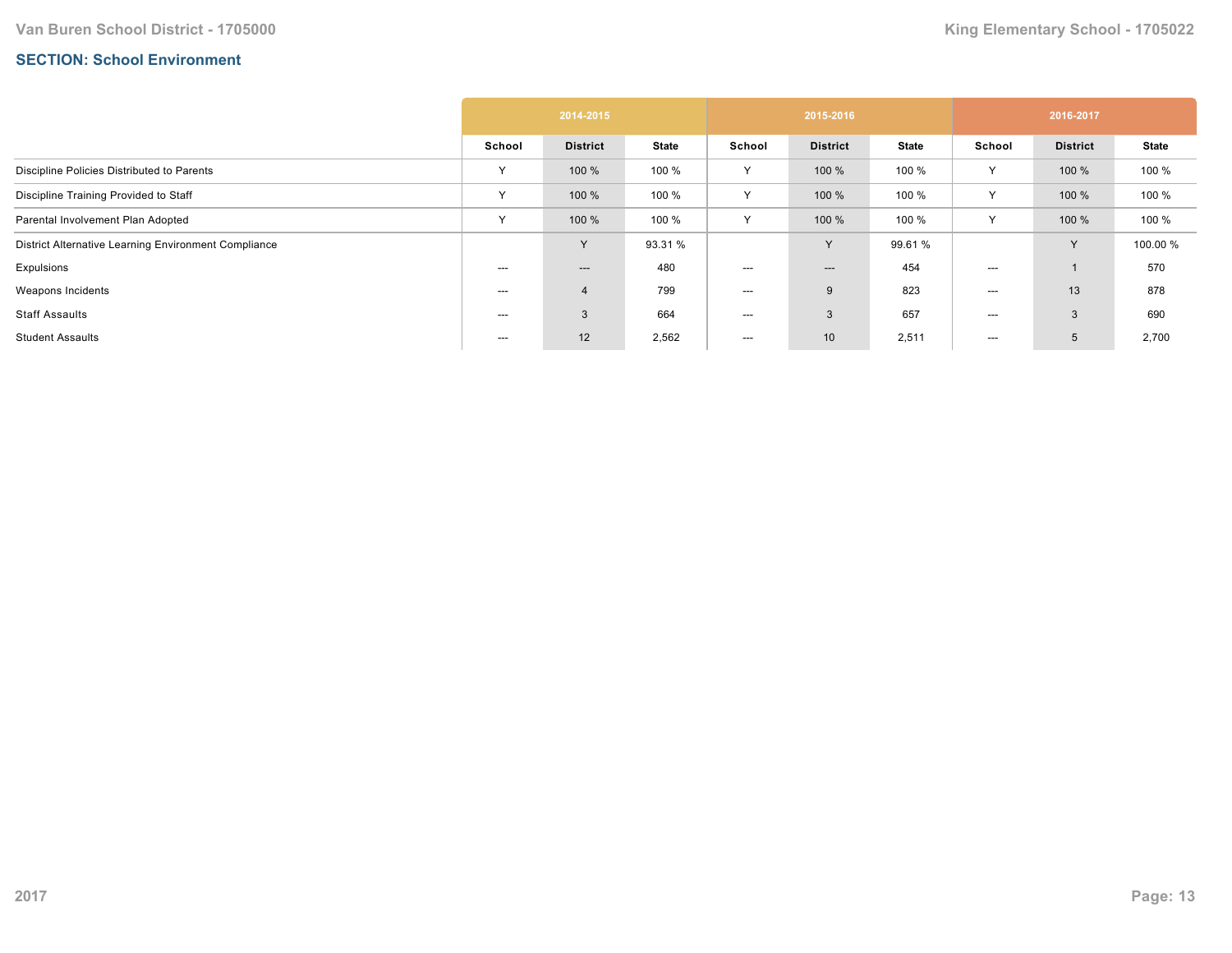# **SECTION: Retention**

|                                         | 2014-2015   |                 |              |             | 2015-2016       |              | 2016-2017   |                 |              |
|-----------------------------------------|-------------|-----------------|--------------|-------------|-----------------|--------------|-------------|-----------------|--------------|
|                                         | School      | <b>District</b> | <b>State</b> | School      | <b>District</b> | <b>State</b> | School      | <b>District</b> | <b>State</b> |
| Number of Students Retained at Grade 1  |             | 5               | 1,313        | 3           | 9               | 1,130        | 3           | 5               | 1,106        |
| Percent of Students Retained at Grade 1 | 1.00 %      | 1.00 %          | 3.00 %       | 3.00 %      | 2.00%           | 3.00 %       | 3.00 %      | 1.00 %          | 3.00 %       |
| Number of Students Retained at Grade 2  |             | 4               | 511          | $\mathbf 0$ | 6               | 486          | $\mathbf 0$ | $\overline{2}$  | 398          |
| Percent of Students Retained at Grade 2 | 1.00 %      | 1.00 %          | 1.00 %       | 0.00%       | 1.00 %          | 1.00 %       | 0.00%       | 0.00%           | 1.00 %       |
| Number of Students Retained at Grade 3  |             | 4               | 207          | 0           | 8               | 196          | 0           | $\mathbf{1}$    | 169          |
| Percent of Students Retained at Grade 3 | 1.00 %      | 1.00 %          | 1.00 %       | 0.00%       | 2.00 %          | 1.00 %       | 0.00%       | 0.00%           | 0.00%        |
| Number of Students Retained at Grade 4  | $\mathbf 0$ | $\overline{2}$  | 131          | $\mathbf 0$ | $\overline{7}$  | 114          | $\mathbf 0$ | $\mathbf{0}$    | 77           |
| Percent of Students Retained at Grade 4 | 0.00%       | 0.00%           | 0.00%        | 0.00%       | 2.00 %          | 0.00%        | 0.00%       | 0.00%           | 0.00%        |
| Number of Students Retained at Grade 5  | $\mathbf 0$ | 1               | 108          | 0           | $\mathbf 0$     | 112          | 0           | $\Omega$        | 62           |
| Percent of Students Retained at Grade 5 | 0.00%       | 0.00%           | 0.00%        | 0.00%       | 0.00%           | 0.00%        | 0.00%       | 0.00%           | 0.00%        |
| Number of Students Retained at Grade 6  | $\Omega$    | $\mathbf{0}$    | 142          | 0           | $\mathbf 0$     | 113          | $\mathbf 0$ | $\mathbf{0}$    | 116          |
| Percent of Students Retained at Grade 6 | 0.00%       | 0.00%           | 0.00%        | 0.00%       | 0.00%           | 0.00%        | 0.00%       | 0.00%           | 0.00%        |
| Number of Students Retained at Grade 7  | $\mathbf 0$ | 1               | 316          | 0           | $\overline{2}$  | 255          | $\mathbf 0$ | $\mathbf{0}$    | 253          |
| Percent of Students Retained at Grade 7 | 0.00%       | 0.00%           | 1.00 %       | 0.00%       | 0.00%           | 1.00 %       | 0.00%       | 0.00%           | 1.00 %       |
| Number of Students Retained at Grade 8  | $\Omega$    | $\mathbf{0}$    | 395          | $\mathbf 0$ | $\mathbf 0$     | 242          | $\mathbf 0$ | $\Omega$        | 230          |
| Percent of Students Retained at Grade 8 | 0.00%       | 0.00%           | 1.00 %       | 0.00%       | 0.00%           | 1.00 %       | 0.00%       | 0.00%           | 1.00 %       |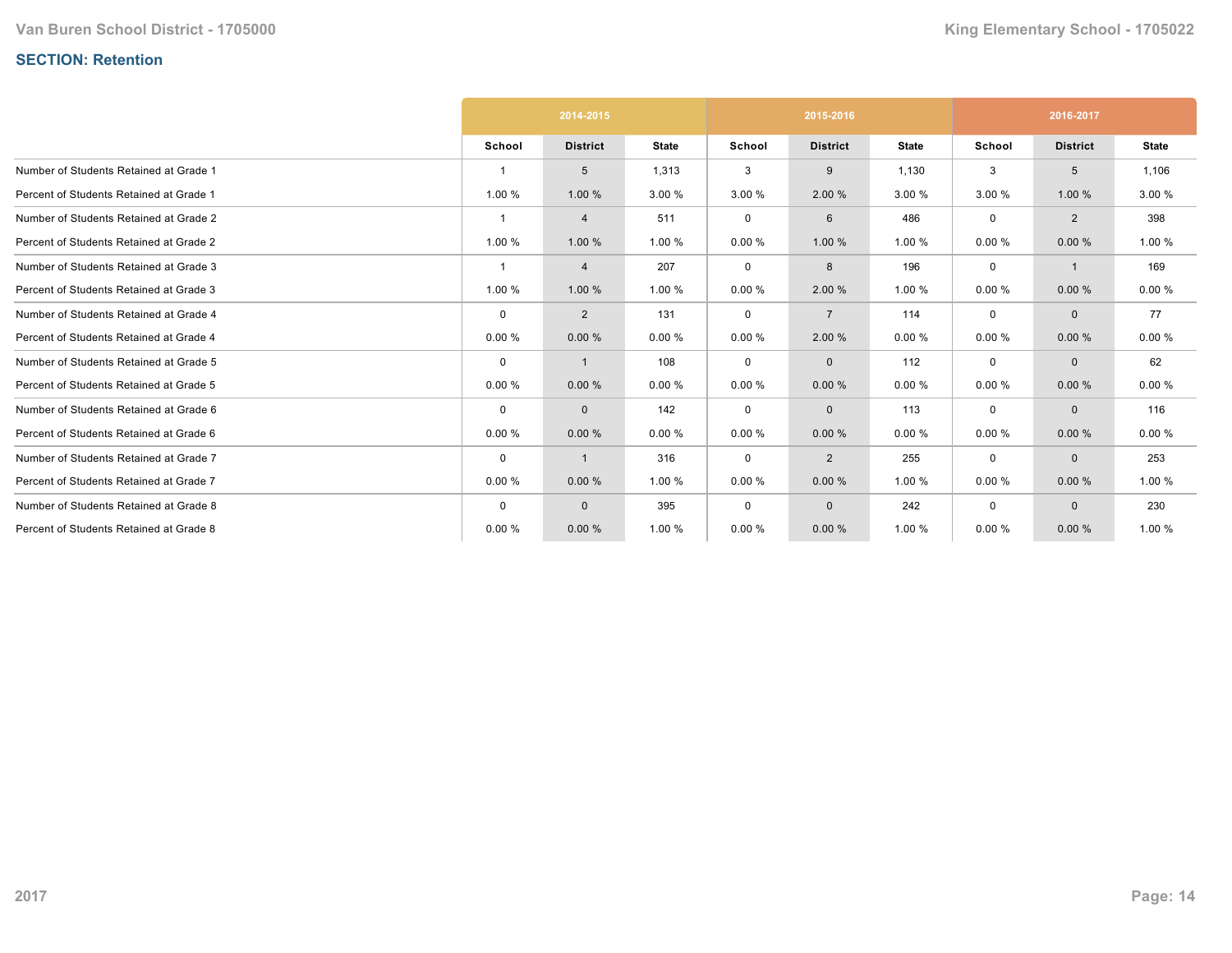# **SECTION: Teacher Quality**

|                                                     | 2014-2015 |                 |              | 2015-2016 |                 |              | 2016-2017                         |                                   |                          |
|-----------------------------------------------------|-----------|-----------------|--------------|-----------|-----------------|--------------|-----------------------------------|-----------------------------------|--------------------------|
|                                                     | School    | <b>District</b> | <b>State</b> | School    | <b>District</b> | <b>State</b> | School                            | <b>District</b>                   | <b>State</b>             |
| % Teachers Completely Certified (Licensed)          | 100.0%    | 99.2 %          | 98.8%        | 100.0%    | 100.0%          | 99.5 %       | 100.0%                            | 100.0%                            | 99.7%                    |
| % Teachers with Emergency / Provisional Credentials | $0.0 \%$  | $0.0 \%$        | 0.4%         | $0.0 \%$  | $0.0 \%$        | $0.2 \%$     | $0.0 \%$                          | $0.0 \%$                          | 0.1%                     |
| % Teachers with Bachelor's Degree                   | 88.0%     | 78.0%           | 56.0%        | 85.0%     | 80.0%           | 55.0%        | 79.0 %                            | 77.0 %                            | 54.0%                    |
| % Teachers with Master's Degree                     | 12.0 %    | 22.0 %          | 41.0%        | 12.0 %    | 19.0 %          | 41.0%        | 18.0%                             | 22.0 %                            | 42.0%                    |
| % Teachers with Advanced Degree                     | $0.0 \%$  | $0.0 \%$        | 1.0 %        | $0.0 \%$  | 1.0%            | 1.0%         | $0.0 \%$                          | 1.0%                              | 1.0%                     |
| <b>HQ Teachers in High Poverty Schools</b>          |           |                 |              |           |                 |              |                                   |                                   |                          |
| % Core Academic Classes not Taught by HQ Teachers   | $0.0 \%$  | $0.0 \%$        | 1.4%         | $0.0 \%$  | $0.0 \%$        | 2.0%         | $\hspace{0.05cm} \cdots$          | $\hspace{0.05cm} \ldots$          | ---                      |
| <b>HQ Teachers in Low Poverty Schools</b>           |           |                 |              |           |                 |              |                                   |                                   |                          |
| % Core Academic Classes not Taught by HQ Teachers   | $0.0 \%$  | $0.0 \%$        | 0.7%         | $0.0 \%$  | $0.0 \%$        | 0.7%         | $\hspace{0.05cm} \dashrightarrow$ | $\hspace{0.05cm} \dashrightarrow$ | ---                      |
| <b>HQ Teachers Aggregate of All Economic Levels</b> |           |                 |              |           |                 |              |                                   |                                   |                          |
| % Core Academic Classes not Taught by HQ Teachers   | $0.0 \%$  | 0.0%            | 0.9%         | $0.0 \%$  | $0.0 \%$        | 1.2%         | $\hspace{0.05cm} \ldots$          | $\hspace{0.05cm} \ldots$          | $\hspace{0.05cm} \ldots$ |
| <b>School Board Members</b>                         |           |                 |              |           |                 |              |                                   | <b>Hours of Training</b>          |                          |
| Kevin Bell                                          |           |                 |              |           |                 |              |                                   | 14.00                             |                          |
| Christy Mayo                                        |           |                 |              |           |                 |              |                                   | 17.00                             |                          |
| <b>Candice Settle-Beshears</b>                      |           |                 |              |           |                 |              |                                   | 6.00                              |                          |
| Carman Young                                        |           |                 |              |           |                 |              |                                   | 16.00                             |                          |
| Theresa Bell                                        |           |                 |              |           |                 |              |                                   | 3.00                              |                          |
| J.R. Mcphate                                        |           |                 |              |           |                 |              |                                   | 3.00                              |                          |
| Lance Lanier                                        |           |                 |              |           |                 |              |                                   | 17.00                             |                          |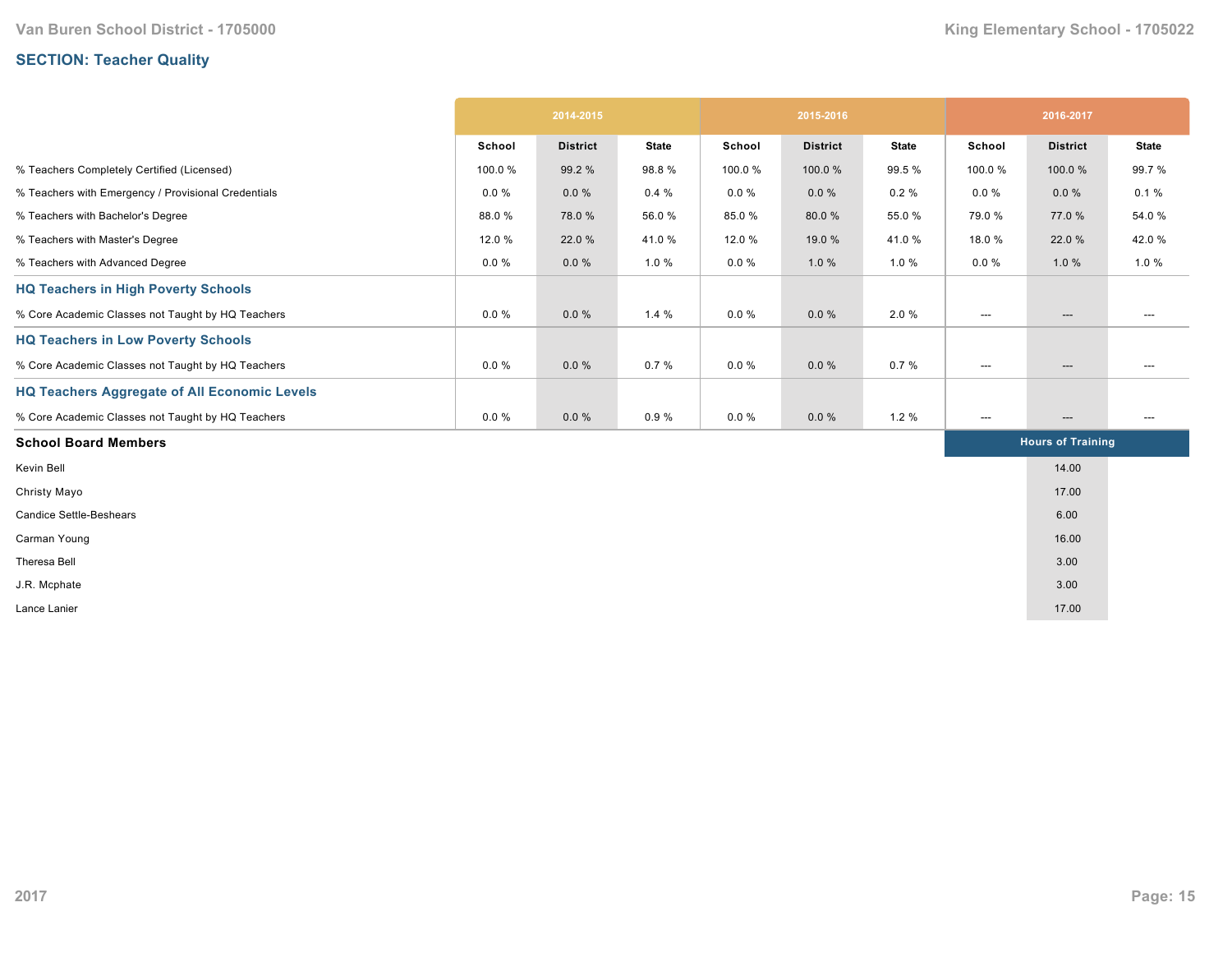#### **SECTION: School Choice**

|        | 2014-2015       |              |        | 2015-2016       |              |        | 2016-2017       |              |
|--------|-----------------|--------------|--------|-----------------|--------------|--------|-----------------|--------------|
| School | <b>District</b> | <b>State</b> | School | <b>District</b> | <b>State</b> | School | <b>District</b> | <b>State</b> |
| 1.33%  | 2.54%           | 2.59%        | 1.17%  | 2.54%           | 2.76 %       | 1.87 % | 2.58 %          | 2.88 %       |

Percent of Students School Choice